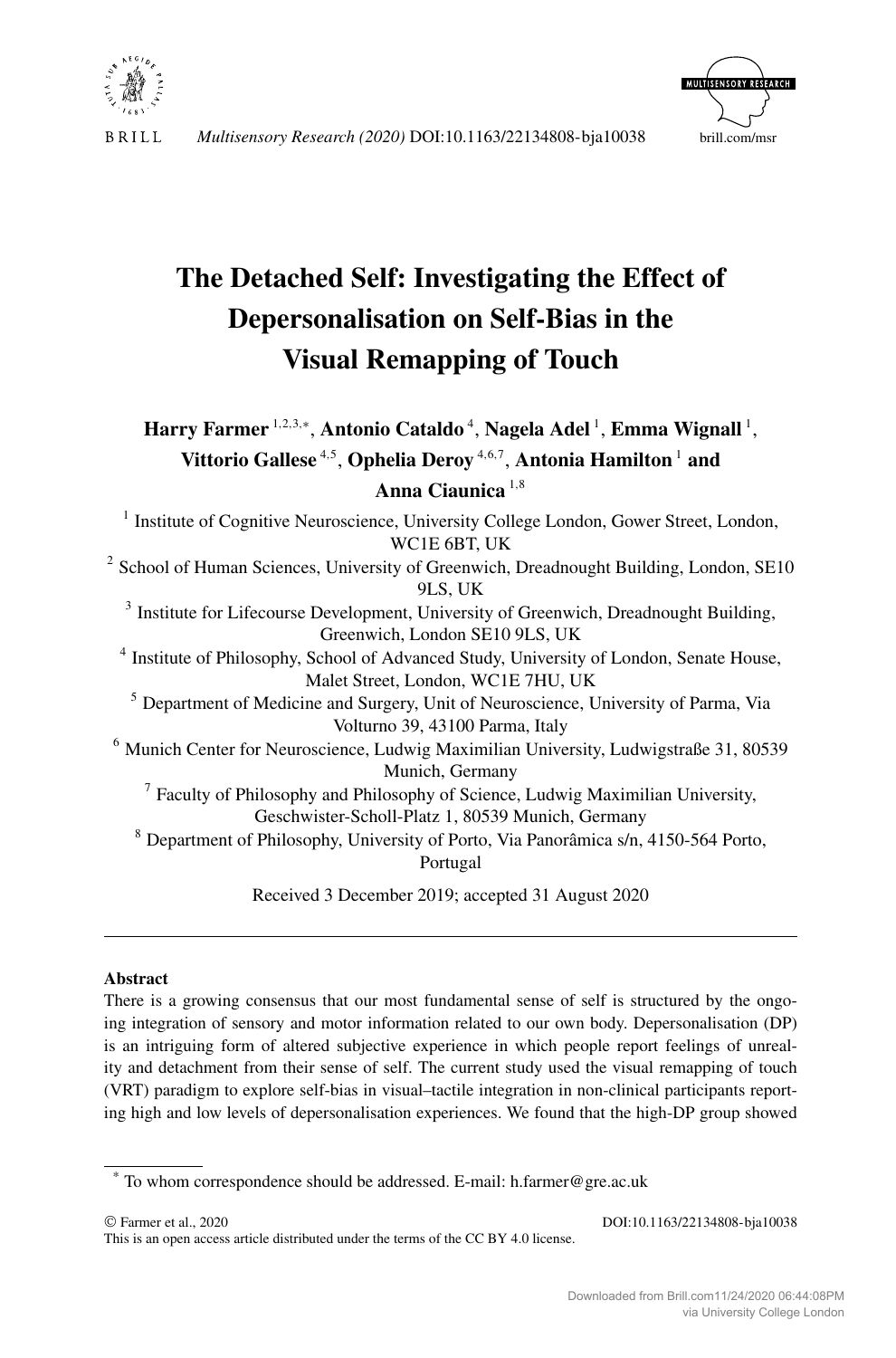an increased overall VRT effect but a no-self-face bias, instead showing a greater VRT effect when observing the face of another person. In addition, across all participants, self-bias was negatively predicted by the occurrence of anomalous body experiences. These results indicate disrupted integration of tactile and visual representations of the bodily self in those experiencing high levels of DP and provide greater understanding of how disruptions in multisensory perception of the self may underlie the phenomenology of depersonalisation.

#### **Keywords**

Depersonalisation, self, visual remapping of touch, touch, social cognition

### **1. Introduction**

The sense of self lies at the heart of conscious experience, anchoring our disparate perceptions, emotions, thoughts and actions into a unitary whole (Bermúdez, 2002; Metzinger, 2009; Zahavi, 2005). There is a growing consensus that representations of the internal and external states of the body play a key role in constituting and structuring our most basic sense of selfawareness, bodily self-consciousness (Ciaunica and Crucianelli, 2019; Damasio and Damasio, 2006; Farmer and Tsakiris, 2012; Seth and Tsakiris, 2018). Recent work in philosophy, psychology and cognitive neuroscience has linked bodily self-consciousness to the processing of multisensory bodily signals in the brain which need to be integrated in order to obtain an accurate sense of self, world and other (Blanke and Metzinger, 2009; Deroy *et al*., 2018; Gallagher, 2000; Tsakiris, 2010).

Importantly, multisensory integration is crucial not only for self-representations, but also for self–other distinction and social interactions. For example, viewing touch on another person's body activates brain regions that are typically recruited when perceiving touch on one's own body (Blakemore *et al*., 2005; Ebisch *et al*., 2008; Keysers and Gazzola, 2009). These findings suggest the existence of a tactile mirror system analogous to the motor and emotional mirror systems, which have been hypothesised to play a key role in understanding others (Gallese, 2007).

While most of the previous works have studied the link between multisensory integration and bodily self-consciousness under normal conditions (Serino *et al*., 2008; Tsakiris, 2010), one potentially fruitful route to understanding bodily self-consciousness is to examine conditions in which the ordinary experience of the self becomes disrupted. Here, we investigate two key elements of bodily self-consciousness, namely multisensory integration and self–other differentiation, in a non-clinical population with depersonalisation symptoms. Depersonalisation (DP) is an intriguing form of altered subjective experience in which people report feelings of unreality and detachment from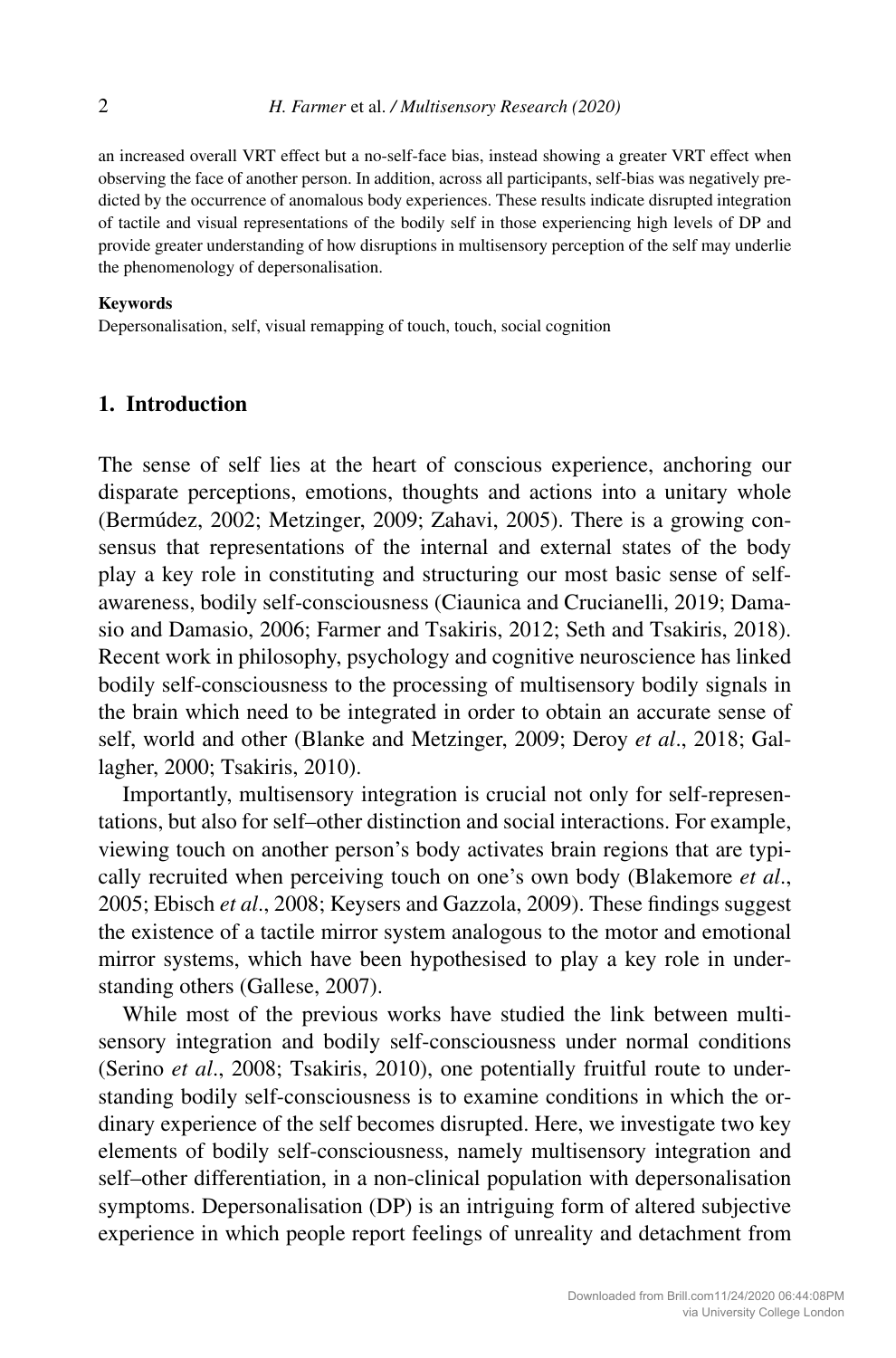their sense of self, as if they were an outside observer of their bodily sensations, thoughts and feelings (Sierra, 2009; Simeon, 2004). While DP experiences are often transitory, in extreme cases they can become chronic leading to a diagnosis of depersonalisation disorder (DPD). Interestingly, those experiencing chronic DP often also report strong feelings of social estrangement (Simeon and Abugel, 2006) and show high levels of social anxiety (Michal *et al*., 2005). As one sufferer of DPD puts it: 'Nothing makes it [DPD] better but being with other people makes it worse' (Baker *et al*., 2003, p. 431).

DP has been linked to impaired integration of internal and external representations of the self, which has been argued to play a key role in bodily self-consciousness (Park and Blanke, 2019). Simeon *et al*. (2000) employed positron emission tomography (PET) to investigate differences between DPD patients and healthy controls and found abnormal activity in parietal and temporal regions involved in multimodal integration, including those involved in the maintenance of body schema. Adler *et al*. (2016) used EEG to monitor the somatosensory evoked potentials (SEPs) of participants with high and low occurrence of DP experiences while they watched either their own or another person's face being touched. Their high-DP group showed a lack of selfrelated processing advantage in both early and late SEPs. Abnormal self-face processing has also been observed in patients with DPD (Ketay *et al*. 2014) and with dissociative identity disorder (Lebois *et al*., 2019).

Further evidence for disrupted bodily self-consciousness in DP comes from two recent studies. O'Sullivan *et al*. (2018) showed that increased DP experiences were predictive of both the sense of ownership over one's face and the extent to which asynchronous visuomotor stimulation disrupted feelings of agency over facial movements. Dewe *et al*. (2018) examined the relationship between different dimensions of DP and autonomic response to threats to self or other. They found that scores on the abnormal body experience subscale of the Cambridge Depersonalisation Scale (CDS-29; Sierra and Berrios, 2000) predicted reduced autonomic response for threats to self, while scores on the alienation from surrounding subscale predicted a reduced response for threats to others.

We used the visual remapping of touch paradigm (VRT; Serino *et al*., 2008) to investigate the dynamics underlying integration of different sources of selfrelevant information in people with DP. In the VRT paradigm a tactile stimulus is delivered to each cheek, one with a higher intensity than the other. This usually leads to the stronger stimulus extinguishing the weaker one from conscious detection. However, if congruent bilateral visual stimuli are observed at the same time this can reduce the extinction effect, leading participants to report detecting both stimuli. A similar effect has also been found for a nonface body part, namely the hands (Gillmeister, 2014), suggesting that the VRT effect generalises to tactile perception in general. Interestingly the VRT effect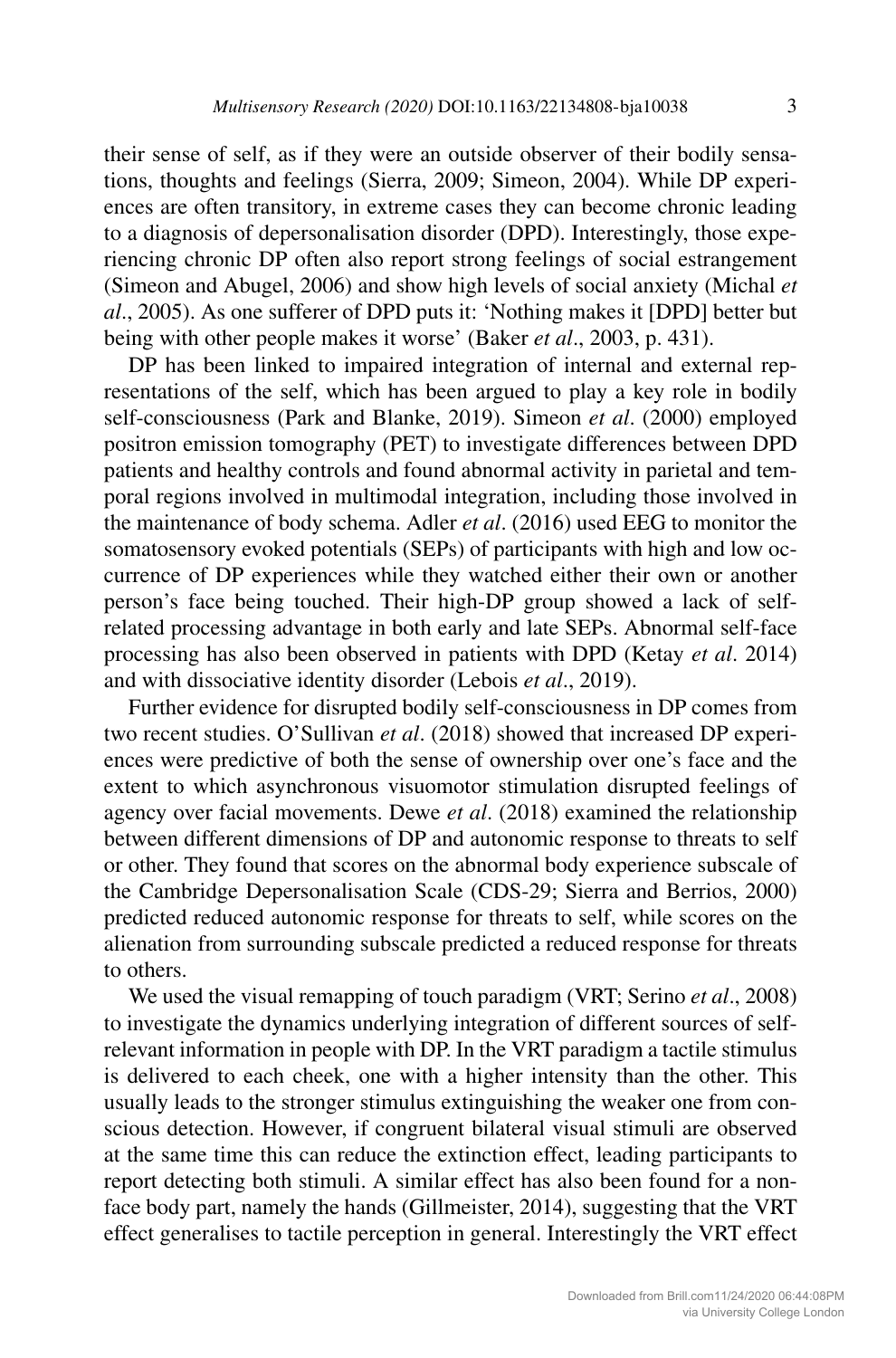is enhanced by self-relevance with as stronger effect for: one's own compared to another's face (Serino *et al*., 2008); faces belonging to social in-groups compared to out-groups (Serino *et al*., 2009) and for humans compared to non-humans (Beck *et al*., 2013).

This self-enhancement effect appears to depend on a fronto-parietal network integrating information from visual and somatic sensory regions (Cardini *et al*., 2011). Studies have also shown that VRT effects for other's faces are increased after synchronous visuo-tactile stimulation (Cardini *et al*., 2013; Fini *et al*., 2013), a manipulation that has been shown to enhance perceived similarity in both bodily (Tsakiris, 2008) and social (Farmer and Maister, 2017; Farmer *et al*., 2012; Paladino *et al*., 2010) domains.

However, it is currently unclear whether dissociation from the self is associated with a decrease or an *increase* in multisensory integration. On the one hand several studies have indicated evidence in favour of disrupted mirroring of tactile and nociceptive stimuli between self and other in those with high depersonalisation (Adler *et al*., 2016; Dewe *et al*., 2018; O'Sullivan *et al*., 2018; Simeon *et al*., 2000). However, other recent studies on other types of bodily dissociation, e.g., out of body experiences (OBE; Braithwaite *et al*., 2017) or the use of dissociative drugs (Morgan *et al*., 2011) suggest a link between other forms of dissociative experiences and wider temporal windows of multisensory integration, reflected in increased integration when stimuli are presented asynchronously. The current study investigated how the frequency and duration of DP experiences affected the self-face bias in VRT. To do this we first pre-screened participants from the general population in order to divide them into groups with high and low occurrence of DP experiences and then tested these participants using the VRT paradigm.

We hypothesised two key results from this study:

- H1. Based on evidence of abnormal integration of bodily signals specifically for people who experienced high levels of DP (Dewe *et al*., 2018; O'Sullivan *et al*., 2018; Simeon *et al*., 2000), we hypothesised that those in the high-DP group would show a reduced VRT effect compared to those in the low-DP group, regardless of the face observed.
- H2. Building on evidence from previous studies showing impaired selfprocessing in those with high DP (Adler *et al*., 2016; Dewe *et al*., 2018; Ketay *et al*., 2014; O'Sullivan *et al*., 2018), we hypothesised that our high-DP group would not show the self-bias effect seen in previous VRT studies.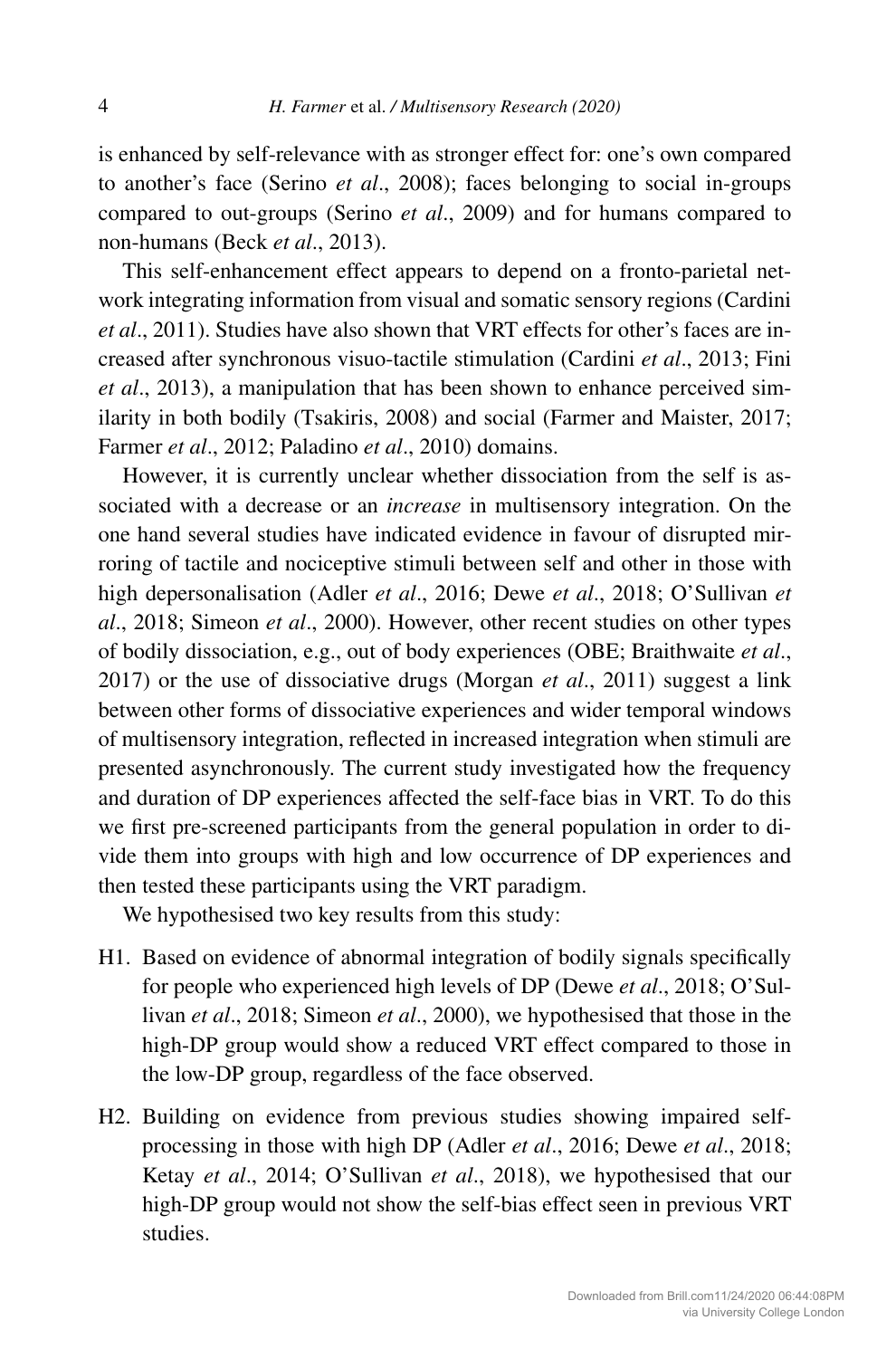#### **2. Methods**

### *2.1. Participants*

In total 63 participants (17 male) with a mean age of  $24 \pm 4$  participated in this study. Participants were selected for the study after completing an online screening questionnaire which consisted of the CDS-29 and four additional catch questions taken from Adler and colleagues (2016), which were: (1) 'Do you have nightmares more than four times/week?'; (2) 'Are you taking antidepressants or antipsychotics?'; (3) 'Do you see colours when you listen to music?'; (4) 'Are you suffering from a seizure disorder?' These questions served two purposes: firstly they allowed us to remove respondents who defaulted to answering yes to any question they were given. In addition, the use of these specific questions reduced the chance that participants in our high-DP group would also be suffering from comorbid phenomena such as synaesthesia, psychosis or depression. In total 429 people responded to the survey. Respondents who answered yes to any of these four questions were excluded regardless of their score on the CDS-29, leaving a sample of 373 participants. We selected our participants from those who scored a total of 50 or higher (high DP, 25.2% of respondents) and from those who scored 20 or lower (low DP, 40.75% of respondents). This cutoff criterion was first used by Kanayama *et al*. (2009) and meant that our two groups were meaningfully distinct in their levels of DP experiences with the high-group threshold being relatively close to 70 which was shown to yield a sensitivity of 75.5% for patients with DPD (Sierra *et al*., 2005). The use of these cutoffs avoided a common limitation of splitting groups based on a pre-determined value or at the median value of the sample, both of which leads to participants at the boundaries of each group having scores that are much closer to each other than they are to the mean of their group.

From the original 63 participants, 30 had high levels of DP experiences  $(\text{score} \geq 50 \text{ on} \text{CDS-29})$  while the other 33 had low levels of DP experiences (score  $\leq 20$  on the CDS-29). Participants with an overall accuracy of below 20% or above 90% in our key trials (in which participant's both observed bilateral finger trajectories and received bilateral tactile stimulation) were excluded due to the likelihood that they were consistently responding with only one of the three options. In addition, we also excluded any participants whose CDS-29 score shifted between the screening and experimental session such that they no longer met the criteria for their original category. Following exclusion our final sample consisted of 40 participants (eight male) with a mean age of  $24 \pm 4$ . Of these, 18 participants had high and 22 had low levels of DP. The study was approved by the University College London, Institute of Cognitive Neuroscience Research Department's Ethics Committee and complied with the Declaration of Helsinki (2013). A sensitivity analysis run using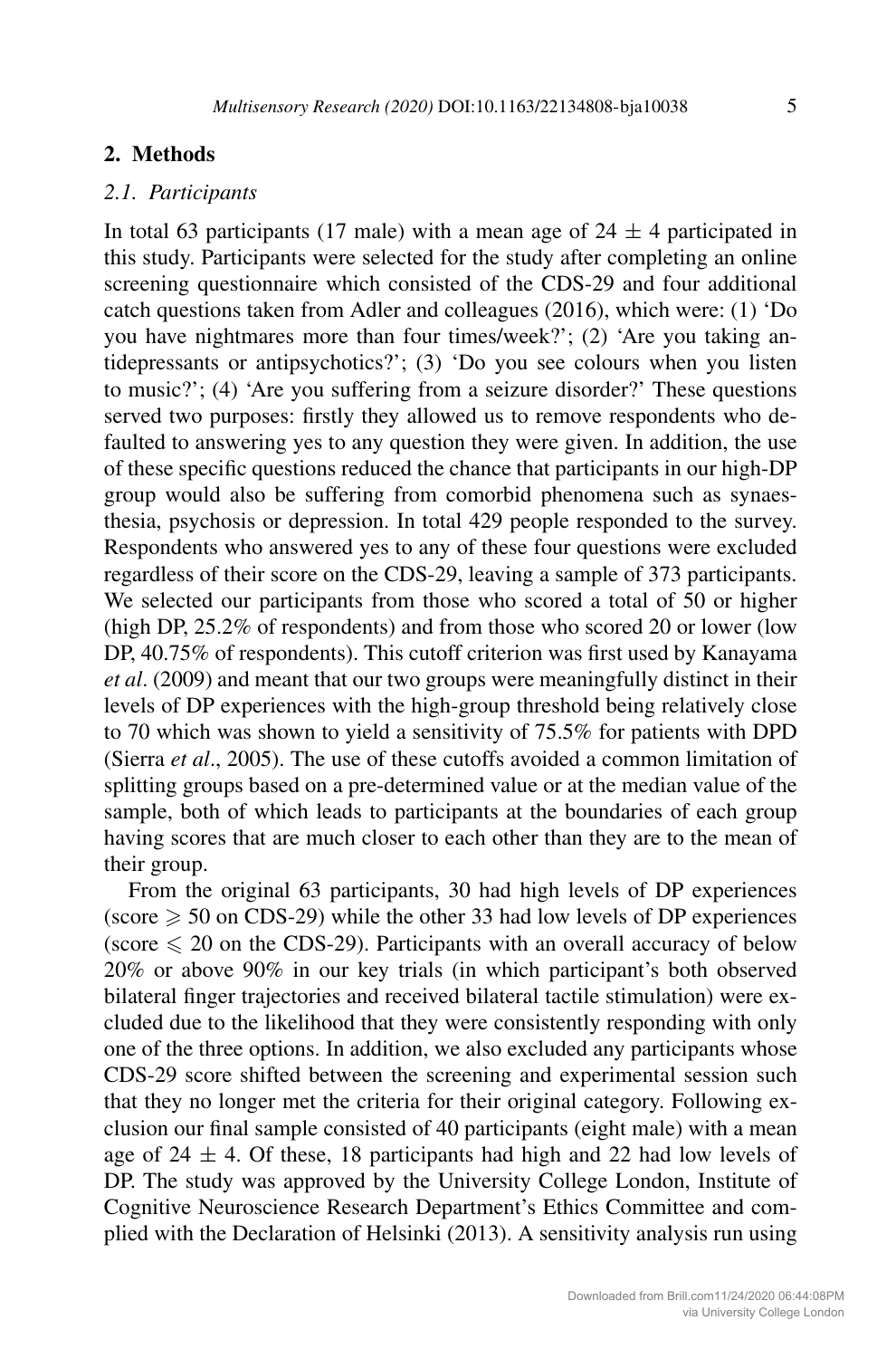G\*Power 3.1.9.2 (Faul *et al*., 2007) suggested that, with alpha (i.e., the chance of type-1 error) set at 0.05 and power (i.e., the chance of type-2 error) set at 0.8, this sample size would be sufficient to detect an interaction effect between image type and finger trajectory with a Cohen's *f* of 0.19 or greater suggesting adequate power to detect a small to medium effect size (Cohen, 1992).

# *2.2. Design*

The study employed a mixed design with one between-subjects factor DP group (high vs low) and two within-subjects factors of image type (self, other, ball) and finger trajectory (touch, no touch). The dependent variable was accuracy in detecting bilateral touch.

# *2.3. Materials*

# *2.3.1. Questionnaires*

Participants' experience of DP was assessed using the CDS-29 (Sierra and Berrios, 2000). The CDS-29 consists of four subscales: anomalous body experiences (ABEs), including feelings of disembodiment, lack of body ownership and lack of agency; emotional numbing (EN); anomalous subjective recall (ASR), particularly when remembering autobiographical events; and alienation from surroundings (AFS), i.e., derealisation (Sierra *et al*., 2005). Additional measures taken and the analysis of their relationship to VRT accuracy and CDS-29 scores are given in the [Supplementary material](https://doi.org/10.6084/m9.figshare.13032395).

# *2.3.2. Experimental Stimuli*

The faces for the other-face used in the study were images of actors with neutral expressions taken from the NimStim face database (Tottenham *et al*., 2009) which were then modified to add in fingers moving in either a touch or no-touch trajectory (see Fig. 1). Due to previous evidence that similarity to self affects the VRT effect, the other-face was matched for gender and, as far as possible, ethnicity. The NimStim set contains male and female faces from white, black and east Asian ethnic backgrounds but due to the ethinic composition of our sample we also included south Asian faces taken, with permission, from other participants. Participants who did not identify with any of these four ethnicities were shown all four faces during the pre-session and asked to indicate which person they felt looked most similar to themselves.

Transcutaneous electrical nerve stimulation was delivered by means of two Digitimer DS5 constant current stimulators (Digitimer, Ltd., Welwyn Garden City, UK) controlled by a computer. Two pairs of self-adhesive surface electrodes ( $20 \times 25$  mm Disposable solid gel, Unimed, Farnham, UK) connected to the stimulator were placed on the left and right check of participants. Electrical impedance between each electrode and the skin was kept below  $5 \text{ k}\Omega$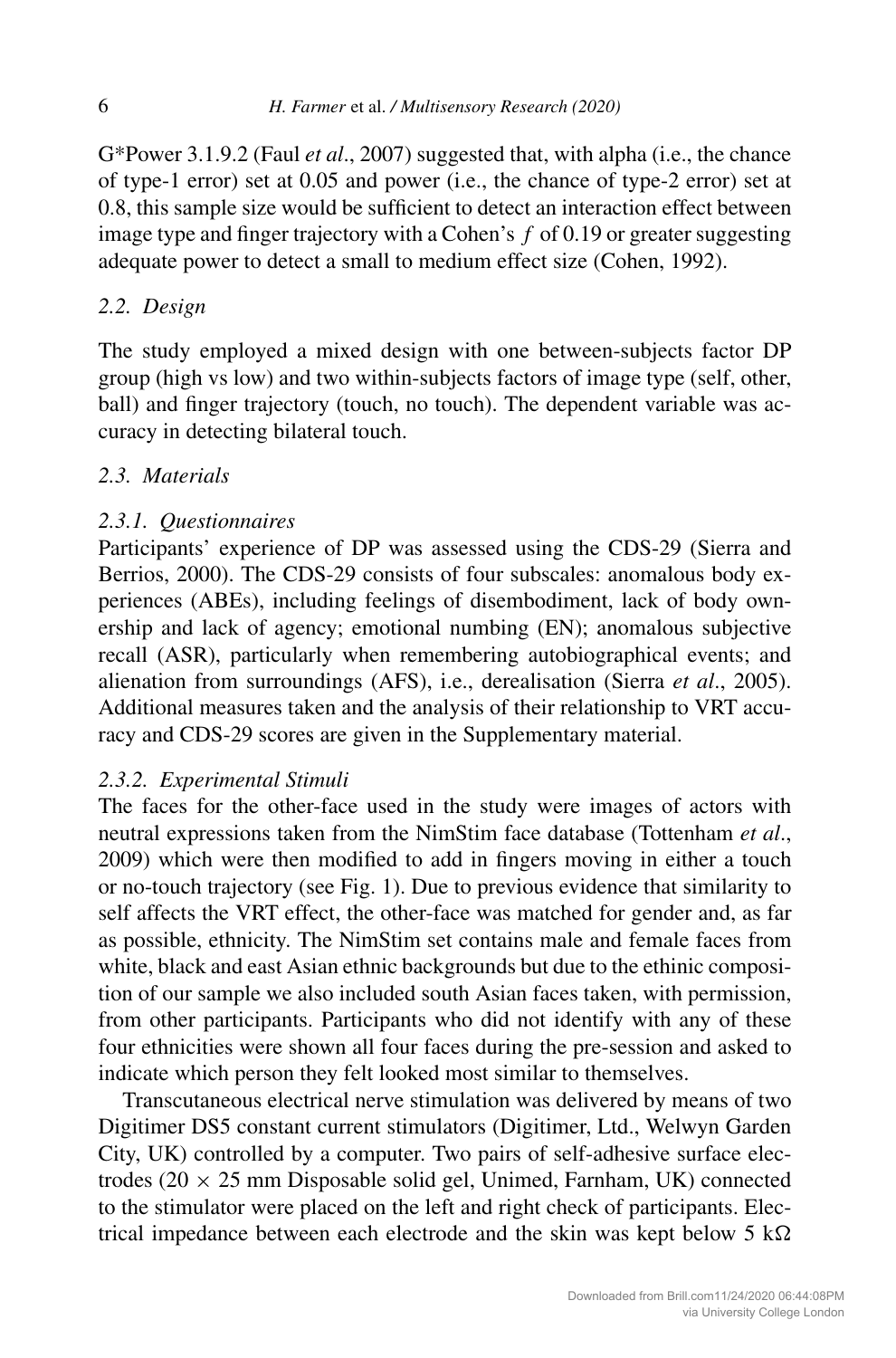throughout the experiment. Visual stimuli for instructions and tasks were delivered using Psychtoolbox 3 (Brainard, 1997; Kleiner *et al*., 2007; Pelli, 1997) run on Matlab 17b (Mathworks, 2017).

# *2.4. Procedure*

# *2.4.1. Pre-Experiment Session*

Participants attended a pre-experiment session in which they were photographed with a neutral expression against a coloured background whilst wearing a uniform grey t-shirt and with long hair tied back so as not to conceal the face. They were also asked to complete the four additional questionnaires (see [Supplementary material;](https://doi.org/10.6084/m9.figshare.13032395) see Fig. 1A). The image of the participant's face was then edited by resizing and extracting the face from the original photo and placing it on a white background using GIMP (The GIMP team, 2017). The faces were then rescaled, and the hand images added using a custom Matlab script.



**Figure 1.** Outline of experimental structure. (A) Participants were selected for high or low depersonalisation (DP) via online screening using the CDS-29. They then attended a preexperimental session in which an image of their face was taken, and they completed a series of individual-differences questionnaires. Finally, they returned for the experimental session during which they completed six experimental blocks before rating the face of the other person and retaking the CDS-29. (B) In each block of the main task participants first completed a calibration task to find their tactile thresholds. They then saw 52 trials of the visual remapping of touch (VRT) task. Here we show examples of a unilateral touch ball trial, a bilateral touch self trial and a bilateral no touch other trial. (C) In each trial participants first saw a fixation cross, they then saw the face/ball and after a variable amount of time a view made of four frames of 0.08 seconds in which one or both hands would either move to touch the face or to touch empty space beside the face. On the final frame tactile stimulation was delivered at an intensity threshold on one cheek (in this case right) and  $1.4 \times$  threshold on the other (in this case left).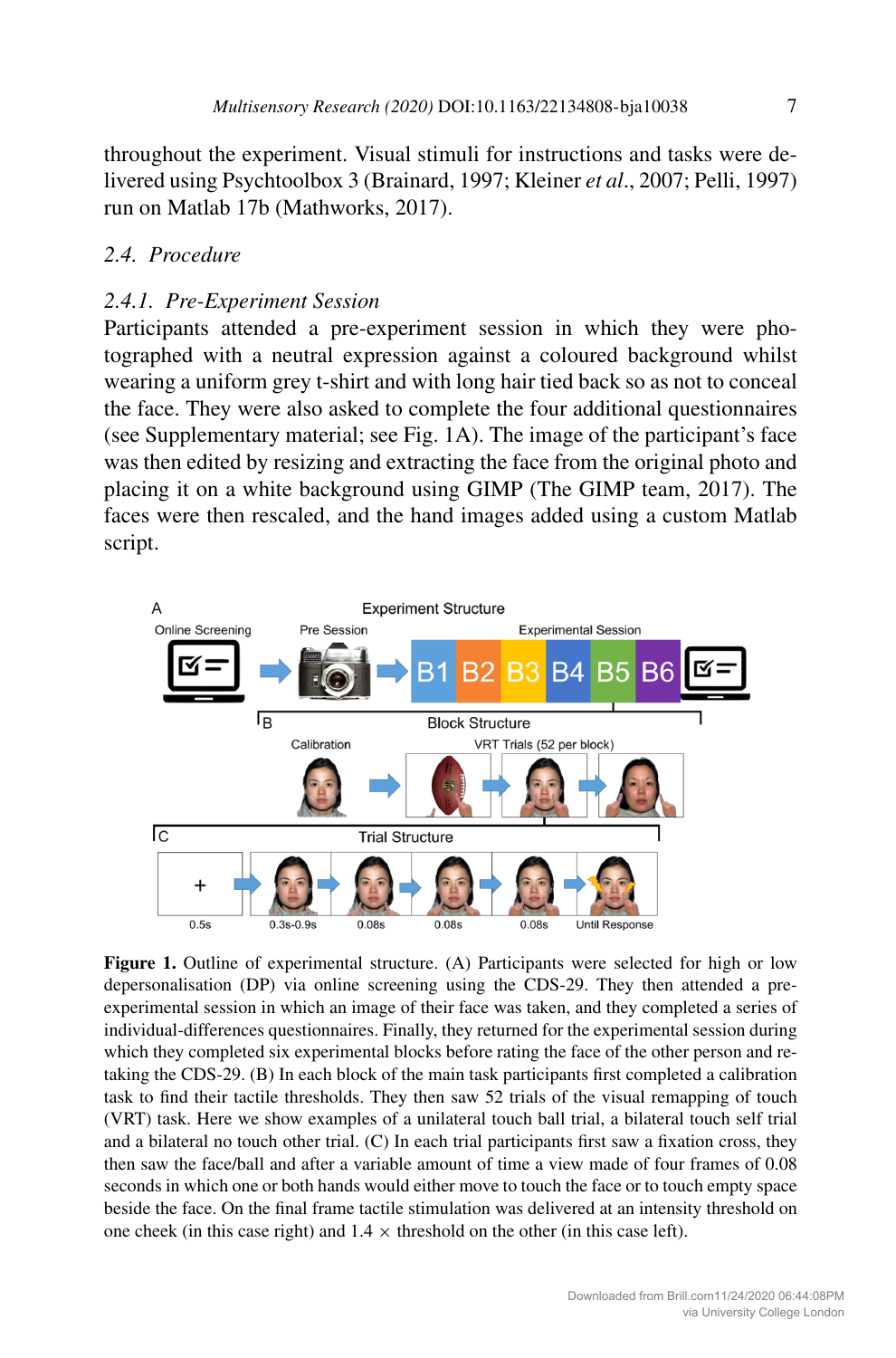### *2.4.2. Experimental Session*

*Visual Remapping of Touch Task*. The VRT task consisted of six blocks. Each block consisted of 52 trials. Participants saw a combination of videos in which they saw either: (a) their own face; (b) the face of a gender- and ethnicitymatched other person; or (c) an American football (see Fig. 1B). Stimulation intensity was calibrated at the start of each block using a staircase procedure (see [Supplementary material\)](https://doi.org/10.6084/m9.figshare.13032395). The picture of the face\ball was presented as a central, static image in the background of the movie. In the foreground, however, two fingers were presented, initially positioned on the lower part of the screen, one on the right side and one on the left side.

In each trial participants first saw a white fixation cross for 500 ms and then the image of the face/ball appeared. After a variable interval of 300 ms, 600 ms or 900 ms the fingers moved toward the face. In different trials, the finger motion followed one of two trajectories. In the touch condition, the fingers touched the cheeks of the shown face, in approximately the same place where tactile stimulation was administered on the participants' cheeks. In the notouch condition, the fingers moved away from the face and stopped about 5 cm alongside the face (see Fig. 1). In different trials, either the finger on the right, the left, or both fingers moved. This trajectory took 240 ms to complete and at completion participants received tactile stimulation on one or both cheeks. They were then asked to determine whether they had been touched on the left, right or both cheeks by pressing either the left, right or up arrow key with their right hand. There was no time limit for participants to respond but they were asked to respond as quickly and accurately as possible (see Fig. 1C).

Participants experienced all combinations of unilateral and bilateral finger trajectories and unilateral and bilateral touch. Since the VRT effect is quantified by comparing trials in which bilateral touch is both observed and received, we included a larger number of these trials than the other possible combination. In total, for each type of face stimulus participants saw 30 bilateral touch with bilateral stimulation trials, 24 bilateral no touch with bilateral stimulation trials and three of every other possible combination of trials with a total of 306 trials. Because tactile thresholds are known to show rapid adaptation (Graczyk *et al.*, 2018), we chose to ascertain participants' tactile threshold every 50 trials. Therefore, the full set of conditions were presented across every pair of blocks in a randomised order.

*Post VRT Questionnaires*. After completing the VRT task participants were asked to complete a series of ratings about the other person (see [Supplemen](https://doi.org/10.6084/m9.figshare.13032395)[tary material](https://doi.org/10.6084/m9.figshare.13032395) for details). Finally, participants completed a follow-up version of the CDS-29. Once this survey was completed participants were debriefed, paid for their participation and left the lab.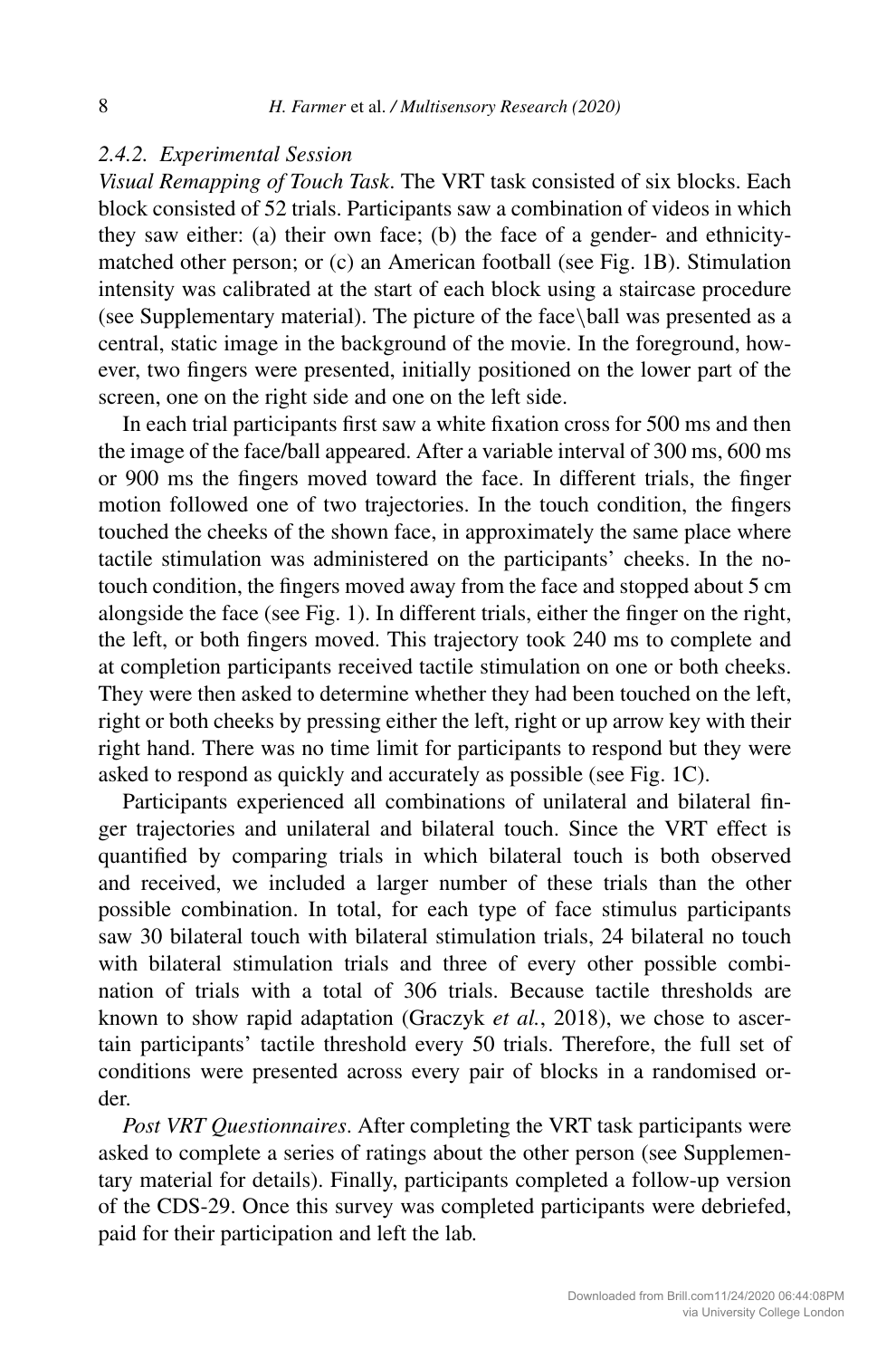#### **3. Results**

## *3.1. Amount of Depersonalisation Experience Interacts With Face Identity to Modulate Visual Remapping of Touch*

In order to investigate whether the high- and low-DP groups differed in the amount of VRT in response to self and other faces, a three-way mixed analysis of variance (ANOVA) was used to test for interaction effects between image type (self, other, ball), finger trajectory (touch, no touch) and DP group (high, low) on accuracy in perceiving bilateral tactile stimulation when viewing bilateral finger trajectories (see Table 1 and Fig. 2). The ANOVA revealed a significant effect of finger trajectory,  $F_{(1,38)} = 14.99$ ,  $p < 0.001$   $\eta_p^2 = 0.283$ because participants were more accurate in touch compared to no-touch trials. We also found a main effect of DP group,  $F_{(1,38)} = 5.93$ ,  $p = 0.02$ ,  $\eta_p^2 = 0.135$ , because the high-DP group were more accurate than the low-DP group. The main effect of image type was not significant,  $F_{(2,76)} = 1.63$ ,  $p = 0.202, \eta_p^2 = 0.041.$ 

In addition to these main effects we also found a significant two-way interaction between finger trajectory and DP group,  $F_{(1,38)} = 4.99$ ,  $p = 0.032$ ,  $\eta_p^2 = 0.116$ . Post-hoc testing using pairwise comparisons of the estimated marginal means with Bonferroni-adjusted levels revealed that the high-DP group were significantly more accurate in touch compared to no-touch trials,  $p'$  (adjusted *p* value)  $< 0.001$ . In contrast, there was no significant difference

#### **Table 1.**

Means and standard deviations of accuracy in responding to bilateral tactile stimulation when viewing bilateral finger trajectories by depersonalisation (DP) group, finger trajectory and image type

| Group   | Trajectory | Image | Mean    | <b>SD</b> |
|---------|------------|-------|---------|-----------|
| High DP | Touch      | Self  | 58.7%   | 18.93%    |
|         |            | Other | 65%     | 21.94%    |
|         |            | Ball  | 62.22%  | 21.27%    |
|         | No Touch   | Self  | 55.56%  | 23.13%    |
|         |            | Other | 54.17%, | 19.44%    |
|         |            | Ball  | 55.32%  | 18.73%    |
| Low DP  | Touch      | Self  | 44.09%  | 18.13%    |
|         |            | Other | 43.33%  | 17.73%    |
|         |            | Ball  | 48.48%  | 18.89%    |
|         | No Touch   | Self  | 41.66%  | 19.88%    |
|         |            | Other | 45.83%  | 20.89%    |
|         |            | Ball  | 42.8%   | 19.21\%   |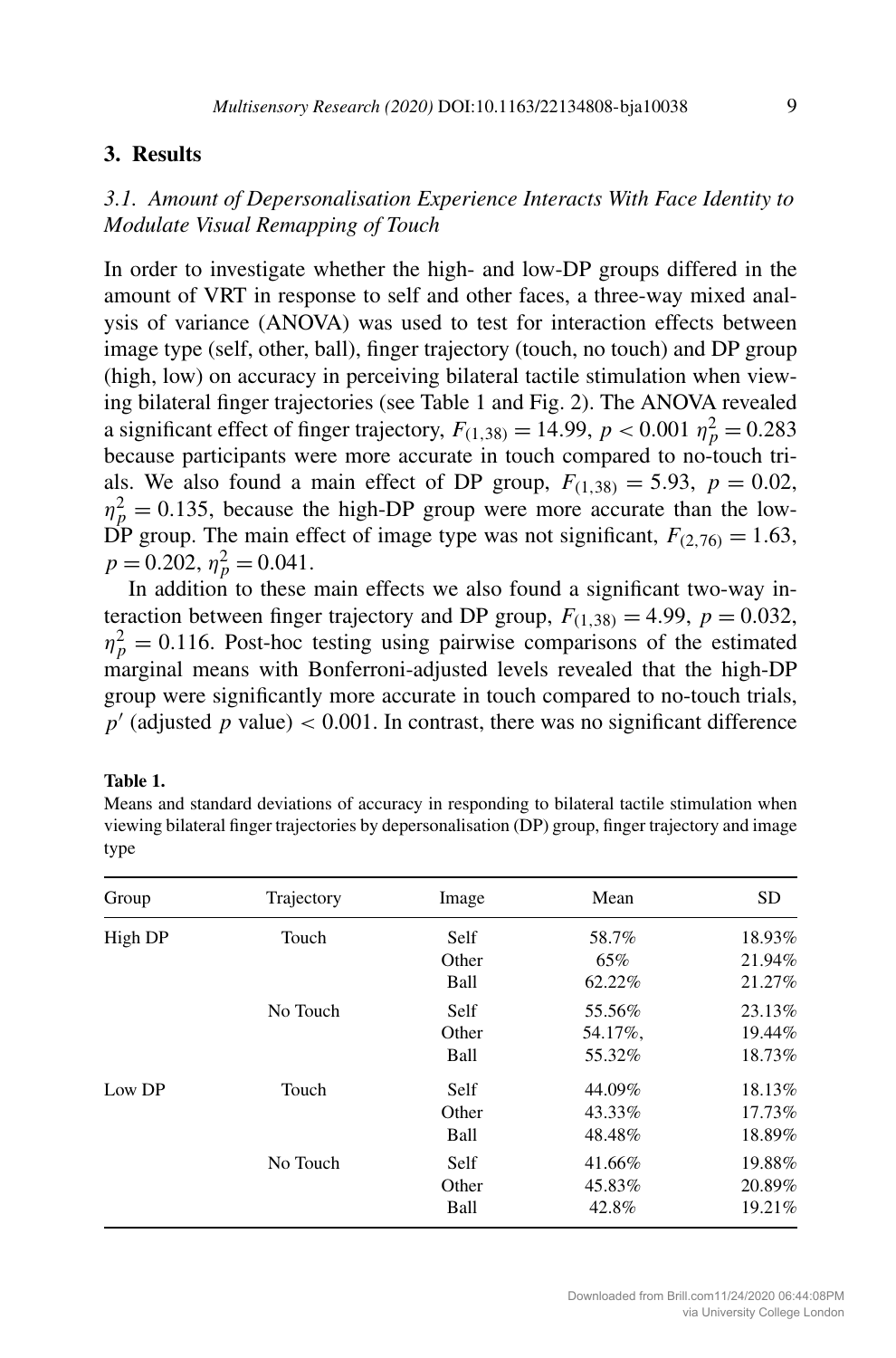

**Figure 2.** Raincloud plot of accuracy in detecting bilateral touch across finger trajectory, image type and depersonalisation (DP) group. Clouds represent distribution, raindrops represent individual participants, bars represent 95% confidence intervals.

between touch and no-touch trials for the low-DP group,  $p' = 0.229$ . No other two-way interactions were found to be significant.

However, this effect was qualified by a significant three-way interaction between image type, finger trajectory and DP group,  $F_{(2,76)} = 3.76$ ,  $p =$ 0.028,  $\eta_p^2 = 0.09$ . Bonferroni-adjusted pairwise comparisons of the estimated marginal means revealed that this effect was driven by the high-DP group having significantly greater accuracy in touch compared to no-touch trials for the other-face,  $p' = 0.001$ , and for the ball,  $p' = 0.015$ , but not for the self-face,  $p' = 0.259$  In contrast the low-DP group did not show a significant difference in accuracy between touch and no touch for either the self-face,  $p' = 0.336$ , or the other-face,  $p' = 0.352$  but did show a difference for the ball,  $p' = 0.026$ .

# *3.2. Individual Variance in Amount of Anomalous Body Experiences Predicts Self-Bias in VRT*

To further investigate this effect with a focus on differences in self- and otherface processing between participants with high- and low-DP experiences, we calculated VRT indexes for both self and other faces by subtracting accuracy in the no-touch condition from that in the touch condition. We then created a VRT self-bias index by subtracting the other VRT index from the self-VRT index. We then carried out a four-stage hierarchical multiple regression with VRT self-bias as the dependent variable and scores on the four CDS-29 subscales from the experimental session as predictors. The subscales were entered in an order that seemed plausible given their relationship to self-perception. As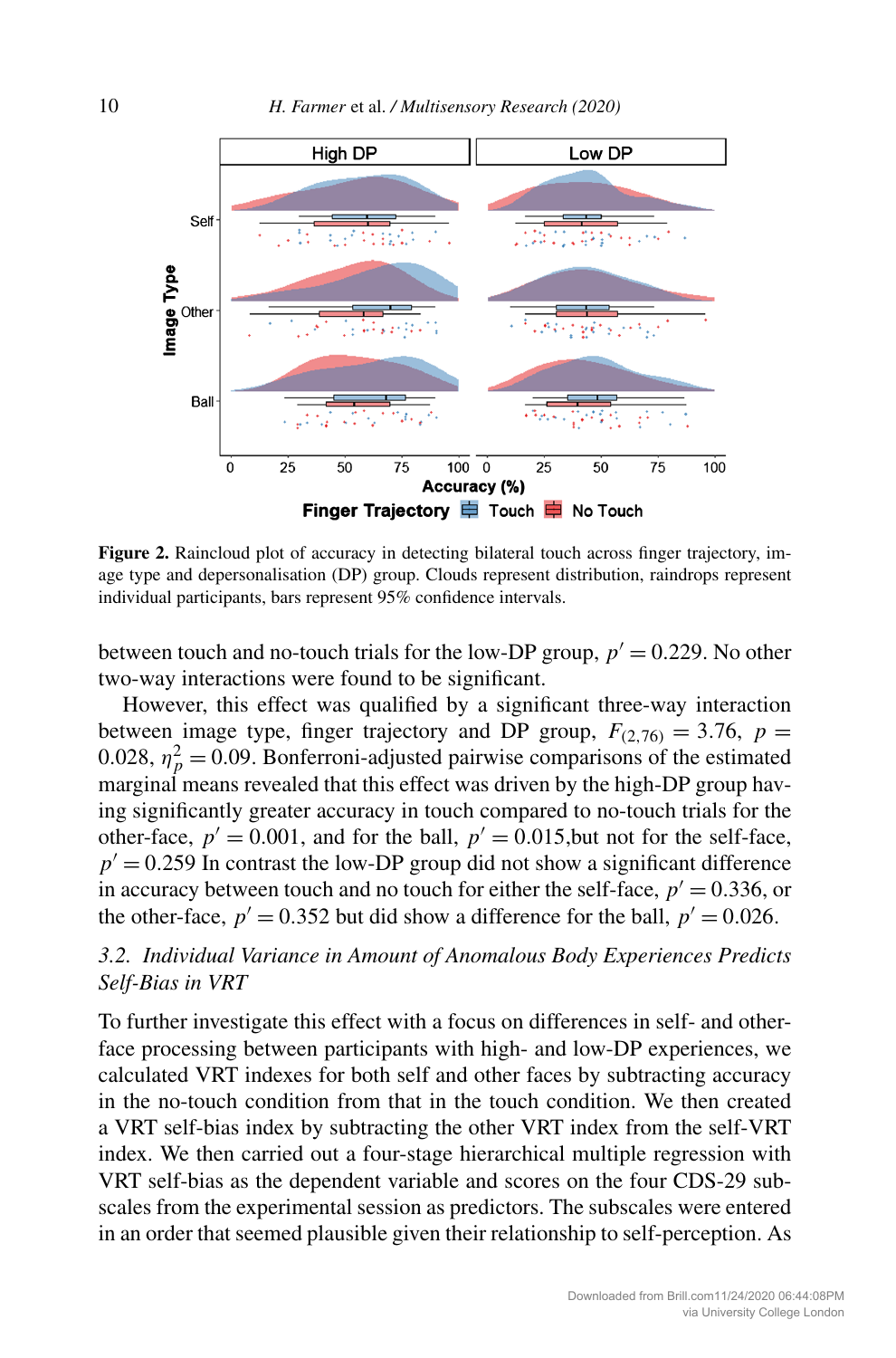our task related to processing bodily stimuli, the anomalous body experience subscale was entered at stage one of the regression. Anomalous subjective recall was entered at stage two, due to its relation to memories of the self and self-face. Emotional numbing was entered at stage three due to the relationship between emotional experiences and somatic processing (Damasio and Carvalho, 2013). Finally, we added AFS at stage four as this was the subscale that was least related to self and body processing.

Full results of the hierarchical regression are given in Table 2. As can be seen, the amount of ABEs reported was a significant negative predictor of selfbias in VRT,  $R^2 = 0.134$ ,  $F_{(1,38)} = 5.9$ ,  $p = 0.02$  (see Fig. 3). The additional other three subscales did not lead to significant improvements in model fit.

In addition to this analysis we also investigated the role of individual variation in DP traits in predicting overall VRT by running the same model but with the average of VRT scores across all images as the dependent variable. Full results of that hierarchical regression are given in [Supplementary Table](https://doi.org/10.6084/m9.figshare.13032395) [S1.](https://doi.org/10.6084/m9.figshare.13032395) However, the key finding was that the model was significant at the second level,  $R^2 = 0.15$ ,  $F_{(1,38)} = 4.64$ ,  $p = 0.049$ . In this model anomalous subject recall was a significant positive predictor of overall VRT,  $\beta = 0.629$ ,  $p = 0.038$ , while anomalous body experience was a non-significant negative predictor,  $\beta = -0.328$ ,  $p = 0.269$ . The addition of the other two subscales did not lead to significant improvements in model fit.

| Variable                     | $\beta$  | $\boldsymbol{p}$ | $R^2$ | $\Delta R^2$ | $\Delta F$ | $\Delta p$ |
|------------------------------|----------|------------------|-------|--------------|------------|------------|
| Step 1                       |          |                  | 0.134 | 0.134        | 5.9        | 0.02       |
| Anomalous Body Experience    | $-0.367$ | 0.02             |       |              |            |            |
| Step 2                       |          |                  | 0.145 | 0.11         | 0.46       | 0.5        |
| Anomalous Body Experience    | $-0.196$ | 0.507            |       |              |            |            |
| Anomalous Subjective Recall  | $-0.199$ | 0.500            |       |              |            |            |
| Step 3                       |          |                  | 0.194 | 0.49         | 2.18       | 0.149      |
| Anomalous Body Experience    | $-0.445$ | 0.191            |       |              |            |            |
| Anomalous Subjective Recall  | $-0.266$ | 0.368            |       |              |            |            |
| <b>Emotional Numbing</b>     | 0.379    | 0.149            |       |              |            |            |
| Step 4                       |          |                  | 0.215 | 0.21         | 0.92       | 0.344      |
| Anomalous Body Experience    | $-0.586$ | 0.117            |       |              |            |            |
| Anomalous Subjective Recall  | $-0.336$ | 0.271            |       |              |            |            |
| <b>Emotional Numbing</b>     | 0.232    | 0.444            |       |              |            |            |
| Alienation from Surroundings | 0.364    | 0.344            |       |              |            |            |
|                              |          |                  |       |              |            |            |

#### **Table 2.**

Summary of Hierarchical Regression Analysis for CDS-29 subscales predicting VRT self-bias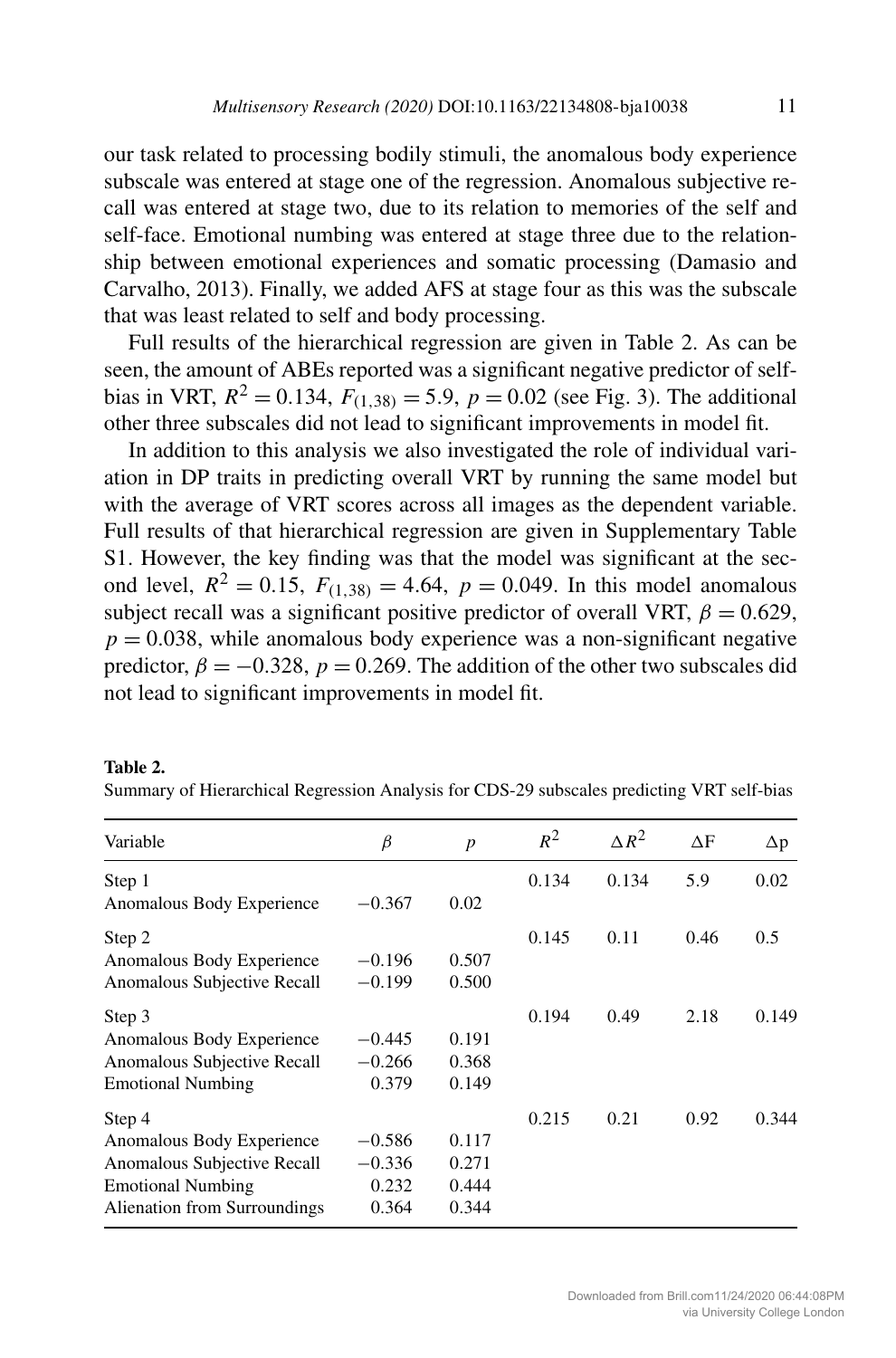

Figure 3. Negative linear relationship between self-bias in visual remapping of touch (VRT) and anomalous body experience (ABE) scores. DP, depersonalisation.

# *3.3. Low-Depersonalisation Group Showed Reduced Sensitivity for Self Faces but Higher Criterion for Bilateral Touch*

Although the small number of unilateral trials in the study means that our experimental design is not optimised for signal detection theory analysis, we followed Cardini *et al*. (2013) in investigating whether the observed differences between groups when perceiving bilateral touch were related to changes in sensitivity or in response criterion. We, therefore, calculated sensitivity (*d* ) and criterion  $(C)$  scores across all trials where participants saw bilateral finger movements. To do this we classified: (1) a 'bilateral' response to bilateral stimulation as a hit; (2) a unilateral (left or right) response to a bilateral stimulation as an omission; (3) a left response to a left stimulation or a right response to a right stimulation as a correct rejection; and (4) a bilateral response to unilateral (left or right) stimulation as a false alarm. Separate  $d'$  and  $C$  scores were generated for the touch and no-touch conditions of each image type.

Two separate mixed ANOVA, one for *d'* and one for *C* scores, were carried out with image type (self, other, ball), finger trajectory (touch, no touch) and amount of DP experiences (high-DP group, low-DP group) as the factors. For *d* , there were no significant main effects, but there was a significant interaction between image type and amount of DP experiences,  $F_{(2,76)} = 5.28$ ,  $p =$ 0*.*007. Bonferroni-adjusted pairwise comparisons of the estimated marginal means revealed that this effect was driven by the low-DP group having significantly lower sensitivity than the high-DP group for the self-face condition,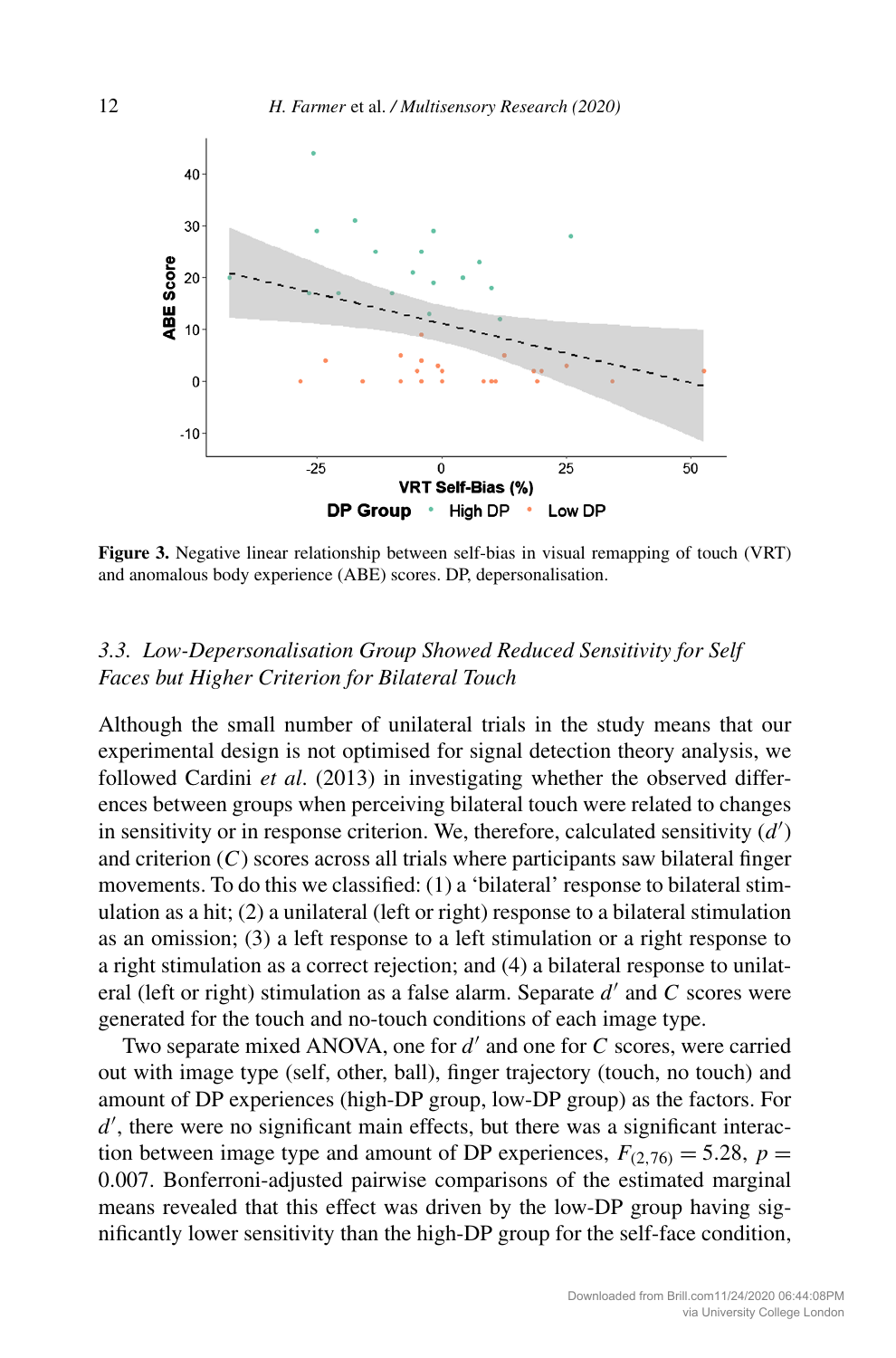#### **Table 3.**

Means and standard deviations of  $d'$  in responding to bilateral tactile stimulation when viewing bilateral finger trajectories by depersonalisation (DP) group and image type

| Group   | Face  | Mean | <b>SD</b> |
|---------|-------|------|-----------|
| High DP | Self  | 1.27 | 0.72      |
|         | Other | 1.36 | 0.94      |
|         | Ball  | 1.27 | 0.81      |
| Low DP  | Self  | 0.79 | 0.72      |
|         | Other | 0.99 | 0.69      |
|         | Ball  | 1.08 | 0.66      |

 $p' = 0.022$ . However, the two groups did not significantly differ in sensitivity for the other-face,  $p' = 0.193$ , or the ball conditions,  $p' = 0.54$ . No other interactions were significant (see Table 3).

The ANOVA on *C* scores revealed a significant main effect of image type,  $F_{(2,76)} = 4.85$ ,  $p = 0.01$ . Bonferroni-adjusted pairwise comparisons of the estimated marginal means revealed that this effect was driven by a significantly higher criterion for the ball image (EMM  $= 0.58$ , SE  $= 0.05$ ) compared to either the self-face image (EMM =  $0.48$ , SE =  $0.04$ ,  $p' = 0.009$ ) or the otherface image (EMM =  $0.5$ , SE =  $0.05$ ,  $p' = 0.01$ ). In addition, we found a main effect of group,  $F_{(1,38)} = 6.01$ ,  $p = 0.019$ . This was because the criterion for the high-DP group (EMM =  $0.42$ , SE =  $0.32$ ) was significantly smaller than that of the low-DP group (EMM =  $0.62$ , SE = 0.21). No other significant main effects or interactions were found. A follow-up analysis demonstrated that these effects were not due to significant differences in tactile thresholds between the two groups (see [Supplementary material](https://doi.org/10.6084/m9.figshare.13032395) for details).

### **4. Discussion**

The current study investigated whether the experience of depersonalisation (DP), a condition in which people report subjective feelings of self-detachment and estrangement, modulated the VRT effect. Due to the alterations in selfexperience that characterise DP, we predicted that participants in our high-DP group would show a reduced overall VRT effect regardless of the observed face (H1) and fail to show the self-bias VRT effect previously reported in other studies (H2). Our results offered support for H2 by showing that amount of ABEs reported by participants was negatively correlated with the size of their VRT self-bias. However, contrary to H1, we found that the high-DP group showed a VRT effect in the other-face condition while the low-DP group did not show a VRT effect in either the self- or – conditions.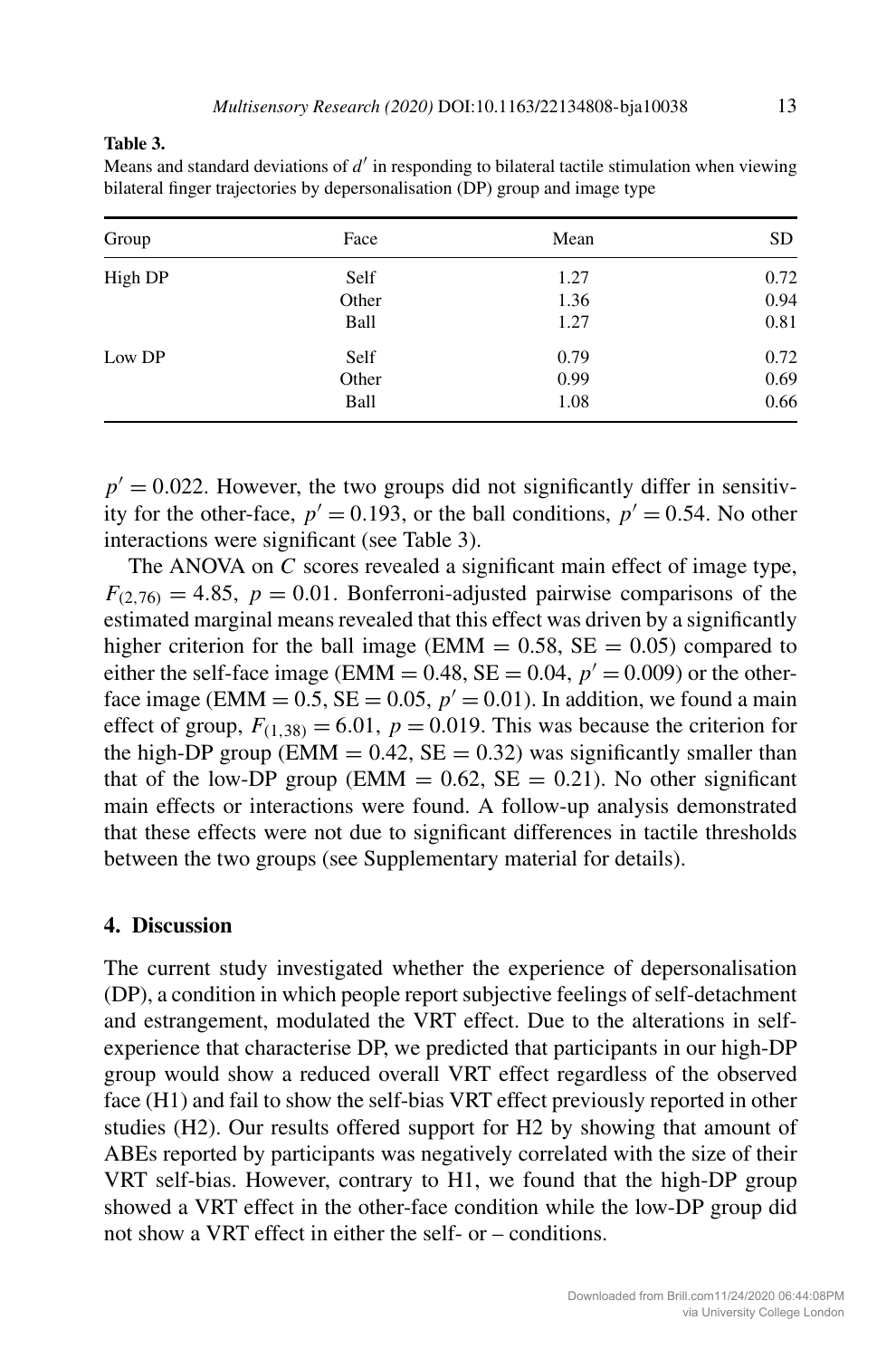#### *4.1. Effects of Depersonalisation on Visual Remapping of Touch*

Despite previous evidence for disruption in attentional and perceptual processing in people experiencing DP (Giesbrecht *et al*., 2008; Guralnik *et al*., 2000), our high-DP group had greater overall accuracy in the detection of bilateral touch. In addition, they showed a VRT effect for faces that was lacking in our low-DP group, suggesting an increased tendency to integrate visual and tactile information together during the task, which goes against previous evidence for disrupted activity in multisensory integration regions in DPD (Simeon *et al*., 2000).

One possible explanation for this discrepancy comes from previous studies that suggest a significant link between experiences of depersonalisation and dissociation and increased tendency to integrate multisensory information. Kanayama *et al*. (2009) used the same screening criteria as the current study to identify low- and high-DP groups and showed that the high-DP group was considerably more susceptible to the rubber hand illusion (RHI) than the low-DP group. Similarly, Braithwaite *et al*. (2017) demonstrated that participants disposed to OBEs, who also scored high in the ABE and AFS subscales of the CDS-29, reported increased body ownership after asynchronous visual– tactile integration in the RHI. Similar overintegration of visuotactile stimuli has been found in participants who had taken the dissociative drug ketamine (Morgan *et al*., 2011). Finally, a recent study from Bowling *et al*. (2019) found a strong positive relationship between trait depersonalisation and the tendency to experience pain on their own body when viewing others in pain (mirror-pain synaesthesia).

These findings suggest that, contrary to our initial hypothesis, those high in depersonalisation tend to over-, rather than underintegrate multisensory signals related to self and non-self objects. This may be due to the fact that they have decreased sensory precision when detecting their own bodily states leading to a greater reliance on external cues (Seth *et al*., 2011; Tajadura-Jiménez and Tsakiris, 2014) Applied to the current study this account explains both the finding that participants in our high-DP group showed a stronger VRT effect and the fact that overall mean VRT was positively predicted by the ASR subscale of the CDS. Qualified support for the idea that participants high in DP may have relied more on external cues as opposed to showing a greater ability to accurately detect bilateral stimuli comes from our sensitivity analysis. This suggests that the higher overall accuracy in the high-DP group was not due to increased sensitivity but rather that they had a significantly lower criterion for reporting bilateral touch. Since, in line with previous VRT studies (Beck *et al*., 2013; Cardini *et al*., 2013; Serino *et al*., 2009), we only examined trails in which participants received bilateral tactile stimulation, this increased tendency to report bilateral stimulation regardless of the actual stimulation would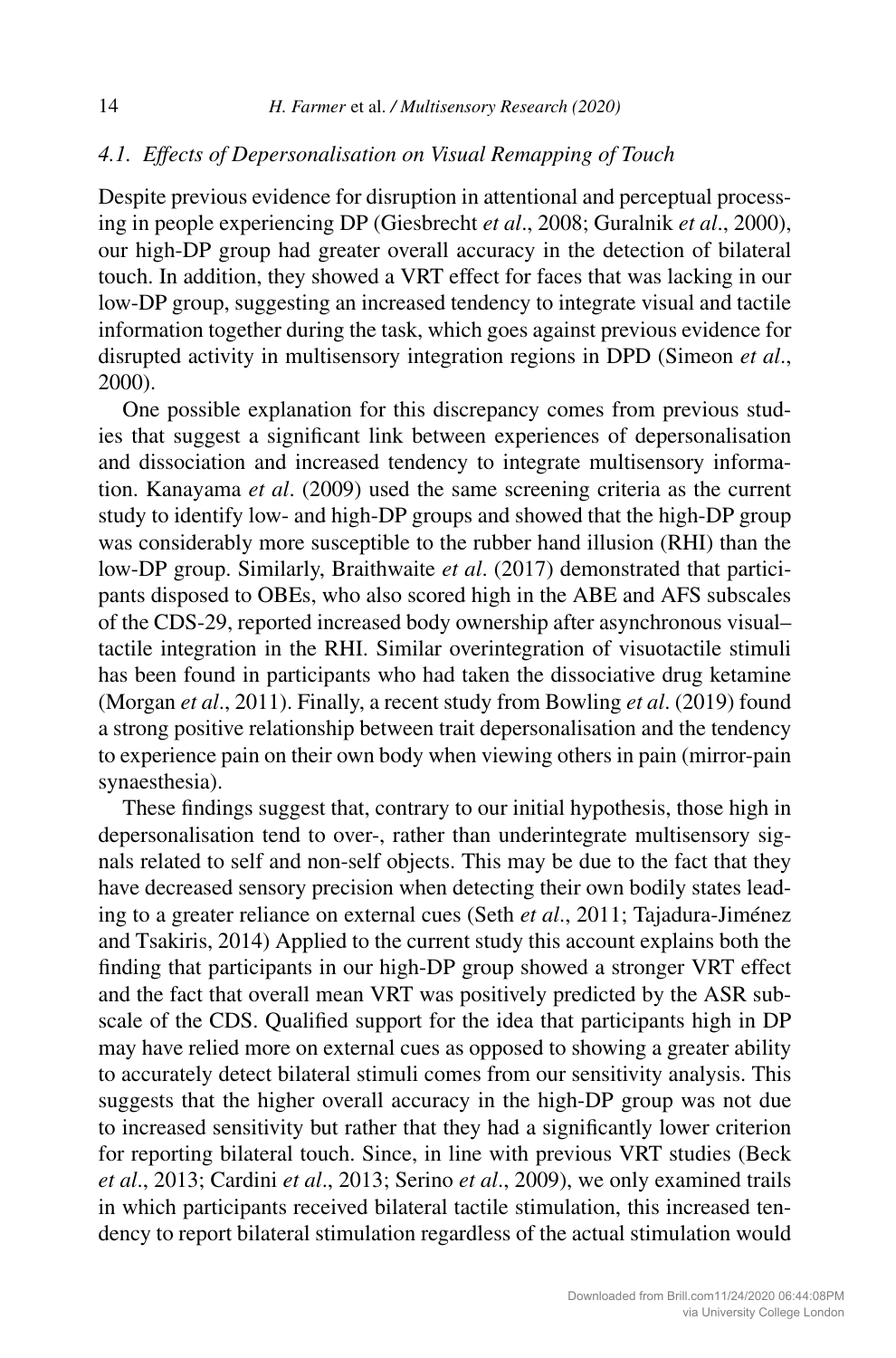automatically result in increased accuracy. However, it should be noted that this difference in criterion did not interact with finger trajectory, meaning that it cannot fully explain the difference between the two groups in VRT.

The link between high levels of depersonalisation and increased integration of multisensory signals may also explain why our low-DP group did not show a strong VRT effect in any of our stimuli conditions. We followed Adler *et al*. (2016) in defining our low-DP group as participants with a CDS score of below 20. However, this group only made up 40% of the total number of people surveyed during screening, making it probable that they also made up only around the same proportion of participants in previous VRT studies. If higher rates of DP are related to a greater general tendency to integrate multisensory information, then it is plausible that our low-DP group was made up of those least susceptible to the interference of external signals when making tactile judgements. In other words, by selecting for low-DP experience we may have inadvertently recruited a group that was relatively unsusceptible to the VRT effect in comparison to more heterogenous samples recruited in previous VRT studies.

Surprisingly, despite the lack of a VRT effect in the low-DP group overall and the lack of a VRT effect for self faces in the high-DP group we also found significant VRT for the ball condition in both the high- and low-DP groups. This result was unexpected since previous VRT studies have failed to find evidence of remapping of touch onto non-face objects including both balls and houses. However, there is some evidence from previous neuroimaging studies that neural regions involved in perceiving touch including the secondary somatosensory cortex are also activated when people observe non-human objects (e.g., rolls of paper) being touched compared to when they are not touched (Keysers *et al*., 2004). Why both our groups showed the VRT effect for this non-face condition but not for the two face conditions is unclear and this unexpected result should be further explored further in future research. For the rest of this paper we will focus on the contrasting findings between the groups for the VRT on self and other faces.

# *4.2. Effect of Depersonalisation on Self-Bias in Visual Remapping of Touch*

While we found that the high-DP group did show significantly greater VRT effects than the low-DP group it is worth noting that this effect was qualified by a three-way interaction between DP group, finger trajectory and face type. This was driven by the fact that the high-DP group showed a significant VRT effect in the other-face and ball conditions but not in the self-face condition. This finding supports our second hypothesis that people with a higher rate of DP experiences do not show the typical pattern of self-face bias when integrating visual–tactile information. Instead our high-DP group showed the reverse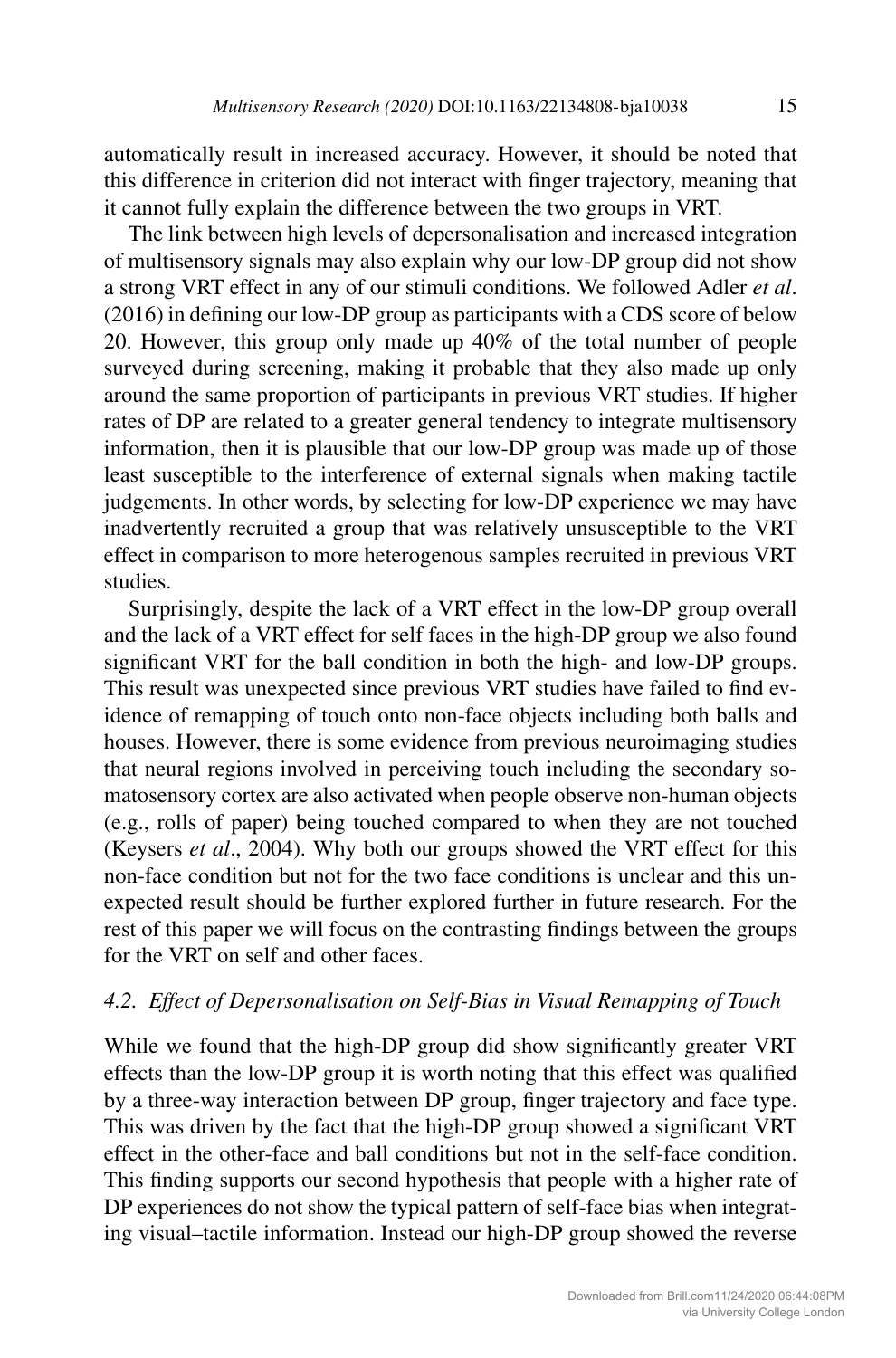pattern with greater remapping for the other than for the self. We further investigated this effect by running a hierarchical regression model on the difference in VRT effect between self- and other-face conditions with scores on the CDS subscales as predictors. This regression indicated a negative relationship between VRT self-bias scores and the ABE subscale suggesting that the lack of self-bias seen in our high-DP group was specifically related to the bodily component of DP.

It is also worth noting that our sensitivity analysis revealed a significant effect of DP group by image type. Post-hoc tests indicated that this was due to the low-DP group having lower sensitivity than the high-DP group when detecting bilateral touch for the self-face image. In contrast there was no difference in sensitivity between the two groups for the other-face or ball images. To our knowledge this is the first VRT study to find such a sensitivity effect which may help to explain the mechanism by which the VRT self-bias effect occurs, i.e., via a reduction in sensitivity to tactile information and increased reliance on visual information when observing one's own face compared to the faces of others. However it should be noted that a previous sensitivity analysis using VRT data, albeit with a smaller number of trials, did not find any evidence for a self-bias in sensitivity (Cardini *et al*., 2013) and further research with a design better suited to full sensitivity analyses would be needed to confirm this.

This result adds to previous findings indicating a disruption to self-related processing in people with high DP experiences, especially in terms of the integration of internal and external information about the bodily self (Adler *et al*., 2016; Dewe *et al*., 2018; Ketay *et al*., 2014; O'Sullivan *et al*., 2018). It complements Adler and colleagues' finding of anomalous neural integration of self-related visuotactile stimuli by providing evidence that high DP is reflected behaviourally in (a) the abnormal remapping of self-related information and (b) a lack of any self-related enhancement in sensitivity in tactile detection. We further add to this literature by showing that this behavioural effect is specifically related to the extent to which participants experienced abnormal sensations relating to their own body.

One interesting question is whether the lack of the typical self-bias in VRT found in those with a high occurrence of DP is due to bottom-up impairments in multisensory integration of self-related information or whether this process is driven by top-down inhibition. In the first case the lack of a VRT effect for the self would be closely related to the findings of anomalous processing in brain regions involved in sensory integration (Simeon *et al*., 2000) or in attentional processing (Adler *et al*., 2014; Giesbrecht *et al*., 2008; Guralnik *et al*., 2000; Schabinger *et al*., 2018) in DP. On the second account, advantages due to self-processing may be inhibited due to conflict between explicit selfrecognition and feelings of detachment from the observed self-face. On this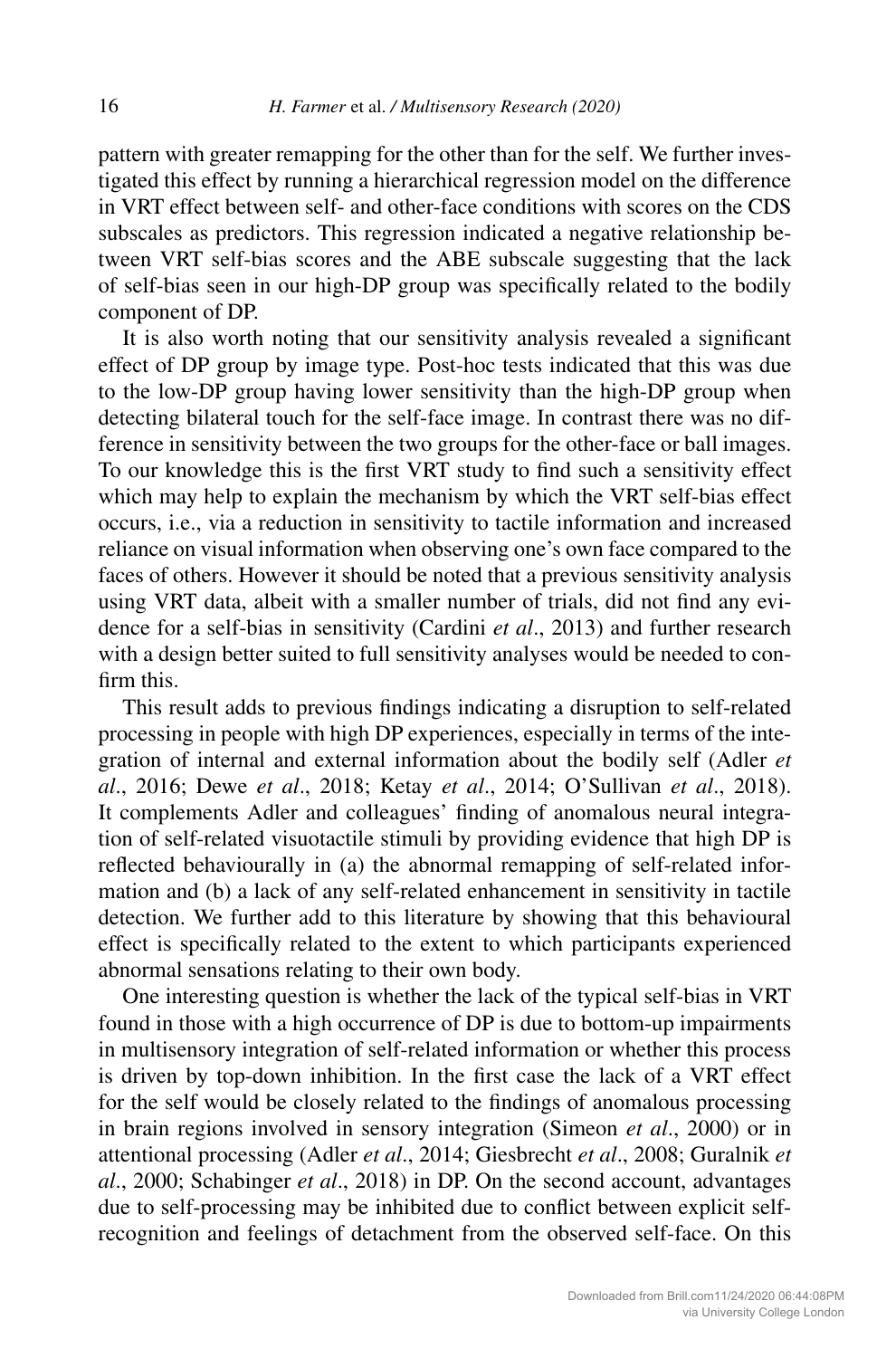account disrupted processing when observing the self-face would occur in an analogous way to the manner in which frontal regions like the DLPFC have been related to the emotional numbing that comprises another key aspect of depersonalisation (De Andrade *et al*., 2016; Sierra and David, 2011). While further research is necessary to provide a definitive answer to this question, for now we note that the fact our high-DP group showed a significant VRT effect for the other-face suggests that the lack of an effect for the self-face is less likely to be related to a generalised impairment in multisensory integration or attentional processing and more like to be due to top-down disruption of self-processing.

### *4.3. Limitations and Future Directions*

One caveat to the current study is the fact that overall accuracy scores were lower than is commonly reported in VRT studies, over all conditions and both groups the average accuracy was only around 50% compared to previous reports of accuracy of 58% (Cardini *et al*., 2012) or 66% (Serino *et al*., 2008), although other studies have reported similar levels of overall accuracy (Serino *et al*., 2009). It is likely that the lower accuracy seen in the current study reflects the fact that we used a staircase procedure to find the point of subjective equality giving us a tactile threshold of 50% as opposed to previous studies which set their thresholds at 60% (Cardini *et al*., 2012; Serino *et al*., 2009) or 70% (Serino *et al*., 2008). We chose to use this approach as it enabled a more robust and principled means of deriving stimulation at each participant's threshold level of detection. However, this does seem to have led to an unwanted floor effect with significantly lower overall accuracy than most other VRT studies.

Further research in this area could seek to further examine the relationship between DP and mirroring of others' emotional expressions, for example by examining the mechanisms underlying implicit social (self–other) mechanisms such as automatic facial mimicry (Bourgeois and Hess, 2008; Farmer *et al*., 2018). In addition, a more refined conceptual toolbox describing the phenomenology of DP experiences from a first-person perspective needs to be developed in order to fully capture the complexity and richness of this phenomenon.

### **5. Conclusion**

The current study examined the relationship between depersonalisation and self-bias in the integration of visual and tactile stimuli using the VRT task in a non-clinical sample. Our findings revealed that participants high in DP showed an increased overall VRT effect but a no-self-face bias, instead showing a greater VRT effect when observing the face of another person. In addition,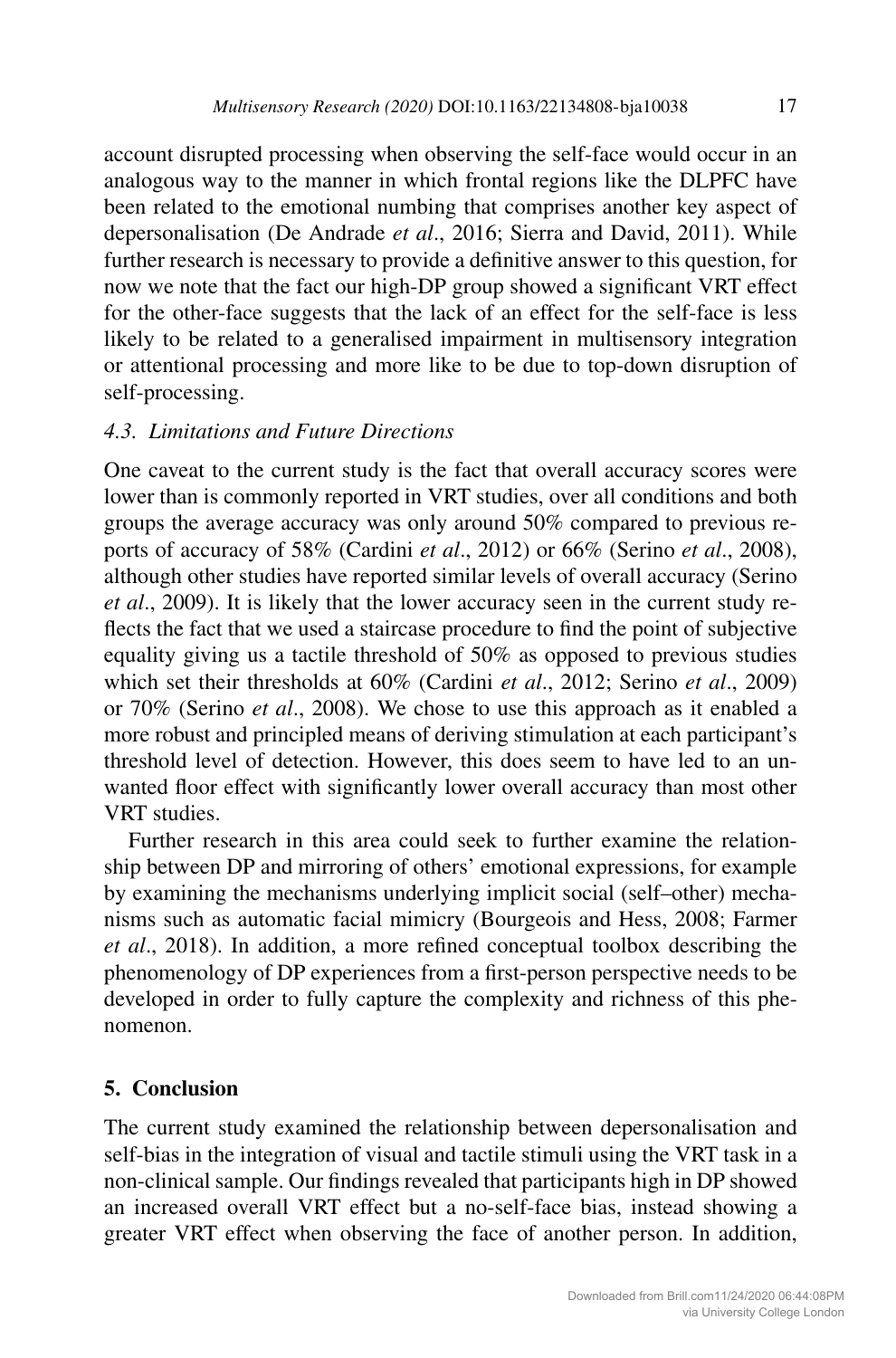across all participants, self-bias was negatively predicted by score on the ABEs subscale suggesting that this effect was specifically linked to disruptions in the perception of the bodily self. These results provide evidence for disrupted integration of tactile and visual representations of the bodily self in those experiencing DP and provide a greater understanding of how disruptions in sensory perception of the self may underlie the phenomenology of depersonalisation.

### *Acknowledgements*

This work was supported by the Fundação Bial [\(http://bial.com/\)](http://bial.com/) grant 157/16. Dr Cataldo's contribution was supported by an award of the 2017 Summer Seminars in Neuroscience and Philosophy (SSNAP — Duke University), funded by the John Templeton Foundation.

### *Supplementary Material*

Supplementary material is available online at: <https://doi.org/10.6084/m9.figshare.13032395>

### **References**

- Adler, J., Beutel, M. E., Knebel, A., Berti, S., Unterrainer, J. and Michal, M. (2014). Altered orientation of spatial attention in depersonalization disorder, *Psychiatry Res.* **216**, 230–235. DOI[:10.1016/j.psychres.2014.02.021.](http://dx.doi.org/10.1016/j.psychres.2014.02.021)
- Adler, J., Schabinger, N., Michal, M., Beutel, M. E. and Gillmeister, H. (2016). Is that me in the mirror? Depersonalisation modulates tactile mirroring mechanisms, *Neuropsychologia* **85**, 148–158. DOI[:10.1016/j.neuropsychologia.2016.03.009.](http://dx.doi.org/10.1016/j.neuropsychologia.2016.03.009)
- Baker, D., Hunter, E., Lawrence, E., Medford, N., Patel, M., Senior, C., Sierra, M., Lambert, M. V., Phillips, M. L. and David, A. S. (2003). Depersonalisation disorder: clinical features of 204 cases, *Br. J. Psychiatry* **182**, 428–433. DOI[:10.1192/bjp.182.5.428.](http://dx.doi.org/10.1192/bjp.182.5.428)
- Beck, B., Bertini, C., Scarpazza, C. and Làdavas, E. (2013). Observed touch on a non-human face is not remapped onto the human observer's own face, *PLoS One* **8**, e73681. DOI[:10.](http://dx.doi.org/10.1371/journal.pone.0073681) [1371/journal.pone.0073681](http://dx.doi.org/10.1371/journal.pone.0073681).
- Bermúdez, J. L. (2002). The sources of self-consciousness, *Proc. Aristotelian Soc.* **102**, 87–107. DOI[:10.1111/j.0066-7372.2003.00044.x.](http://dx.doi.org/10.1111/j.0066-7372.2003.00044.x)
- Blakemore, S.-J., Bristow, D., Bird, G., Frith, C. and Ward, J. (2005). Somatosensory activations during the observation of touch and a case of vision–touch synaesthesia, *Brain* **128**, 1571– 1583. DOI[:10.1093/brain/awh500.](http://dx.doi.org/10.1093/brain/awh500)
- Blanke, O. and Metzinger, T. (2009). Full-body illusions and minimal phenomenal selfhood, *Tr. Cogn. Sci.* **13**, 7–13. DOI:[10.1016/j.tics.2008.10.003.](http://dx.doi.org/10.1016/j.tics.2008.10.003)
- Bourgeois, P. and Hess, U. (2008). The impact of social context on mimicry, *Biol. Psychol.* **77**, 343–352. DOI[:10.1016/j.biopsycho.2007.11.008.](http://dx.doi.org/10.1016/j.biopsycho.2007.11.008)
- Bowling, N. C., Botan, V., Santiesteban, I., Ward, J. and Banissy, M. J. (2019). Atypical bodily self-awareness in vicarious pain responders, *Philos. Trans. R. Soc. B: Biol. Sci.* **374**, 20180361. DOI:[10.1098/rstb.2018.0361](http://dx.doi.org/10.1098/rstb.2018.0361).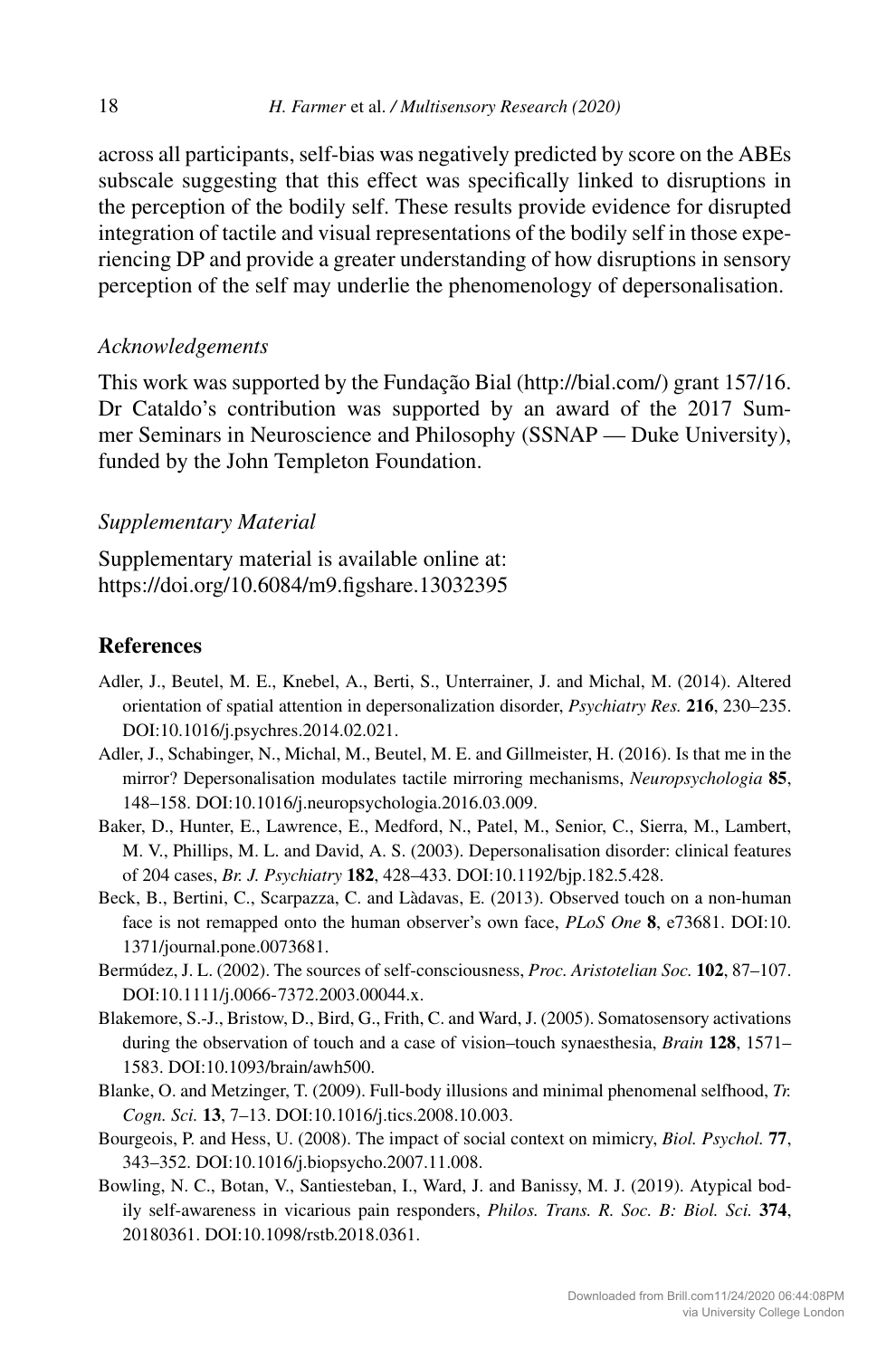- Brainard, D. H. (1997). The psychophysics toolbox, *Spat. Vis.* **10**, 433–436. DOI[:10.1163/](http://dx.doi.org/10.1163/156856897X00357) [156856897X00357](http://dx.doi.org/10.1163/156856897X00357).
- Braithwaite, J. J., Watson, D. G. and Dewe, H. (2017). Predisposition to out-of-body experience (OBE) is associated with aberrations in multisensory integration: psychophysiological support from a "rubber-hand illusion" study, *J. Exp. Psychol. Hum. Percept. Perform.* **43**, 1125–1143. DOI[:10.1037/xhp0000406.](http://dx.doi.org/10.1037/xhp0000406)
- Cardini, F., Costantini, M., Galati, G., Romani, G. L., Làdavas, E. and Serino, A. (2011). Viewing one's own face being touched modulates tactile perception: an fMRI study, *J. Cogn. Neurosci.* **23**, 503–513. DOI[:10.1162/jocn.2010.21484](http://dx.doi.org/10.1162/jocn.2010.21484).
- Cardini, F., Bertini, C., Serino, A. and Ladavas, E. (2012). Emotional modulation of visual remapping of touch, *Emotion* **12**, 980–987. DOI[:10.1037/a0027351](http://dx.doi.org/10.1037/a0027351).
- Cardini, F., Tajadura-Jiménez, A., Serino, A. and Tsakiris, M. (2013). It feels like it's me: interpersonal multisensory stimulation enhances visual remapping of touch from other to self, *J. Exp. Psychol. Hum. Percept. Perform.* **39**, 630–637. DOI[:10.1037/a0031049](http://dx.doi.org/10.1037/a0031049).
- Ciaunica, A. and Crucianelli, L. (2019). Minimal self-awareness: from within a developmental perspective, *J. Consc. Stud.* **26**, 207–226.
- Cohen, J. (1992). A power primer, *Psychol. Bull.* **112**, 155–159. DOI[:10.1037/0033-2909.112.](http://dx.doi.org/10.1037/0033-2909.112.1.155) [1.155](http://dx.doi.org/10.1037/0033-2909.112.1.155).
- Damasio, A. and Carvalho, G. B. (2013). The nature of feelings: evolutionary and neurobiological origins, *Nat. Rev. Neurosci.* **14**, 143–152. DOI[:10.1038/nrn3403.](http://dx.doi.org/10.1038/nrn3403)
- Damasio, A. and Damasio, H. (2006). Minding the body, *Daedalus* **135**, 15–22.
- De Andrade, A. P. M., Amaro, E., Farhat, S. C. L. and Schvartsman, C. (2016). Higher burnout scores in paediatric residents are associated with increased brain activity during attentional functional magnetic resonance imaging task, *Acta Paediatr.* **105**, 705–713. DOI[:10.1111/](http://dx.doi.org/10.1111/apa.13371) [apa.13371](http://dx.doi.org/10.1111/apa.13371).
- Deroy, O., Chen, Y.-C. and Spence, C. (2018). Multisensory constraints on awareness, *Philos. Trans. R. Soc. B: Biol. Sci.* **369**, 20130207. DOI[:10.1098/rstb.2013.0207.](http://dx.doi.org/10.1098/rstb.2013.0207)
- Dewe, H., Watson, D. G., Kessler, K. and Braithwaite, J. J. (2018). The depersonalized brain: new evidence supporting a distinction between depersonalization and derealization from discrete patterns of autonomic suppression observed in a non-clinical sample, *Consc. Cogn.* **63**, 29–46. DOI:[10.1016/j.concog.2018.06.008](http://dx.doi.org/10.1016/j.concog.2018.06.008).
- Ebisch, S. J. H., Perrucci, M. G., Ferretti, A., Del Gratta, C., Romani, G. L. and Gallese, V. (2008). The *sense* of touch: embodied simulation in a visuotactile mirroring mechanism for observed animate or inanimate touch, *J. Cogn. Neurosci.* **20**, 1611–1623. DOI:[10.1162/jocn.](http://dx.doi.org/10.1162/jocn.2008.20111) [2008.20111.](http://dx.doi.org/10.1162/jocn.2008.20111)
- Farmer, H. and Maister, L. (2017). Putting ourselves in another's skin: using the plasticity of self-perception to enhance empathy and decrease prejudice, *Soc. Justice Res.* **30**, 323–354. DOI[:10.1007/s11211-017-0294-1](http://dx.doi.org/10.1007/s11211-017-0294-1).
- Farmer, H. and Tsakiris, M. (2012). The bodily social self: a link between phenomenal and narrative selfhood, *Rev. Philos. Psychol.* **3**, 125–144. DOI:[10.1007/s13164-012-0092-5.](http://dx.doi.org/10.1007/s13164-012-0092-5)
- Farmer, H., Tajadura-Jiménez, A. and Tsakiris, M. (2012). Beyond the colour of my skin: how skin colour affects the sense of body-ownership, *Consc. Cogn.* **21**, 1242–1256. DOI[:10.](http://dx.doi.org/10.1016/j.concog.2012.04.011) [1016/j.concog.2012.04.011](http://dx.doi.org/10.1016/j.concog.2012.04.011).
- Farmer, H., Ciaunica, A. and Hamilton, A. F. de C. (2018). The functions of imitative behaviour in humans, *Mind Lang.* **33**, 378–396. DOI[:10.1111/mila.12189.](http://dx.doi.org/10.1111/mila.12189)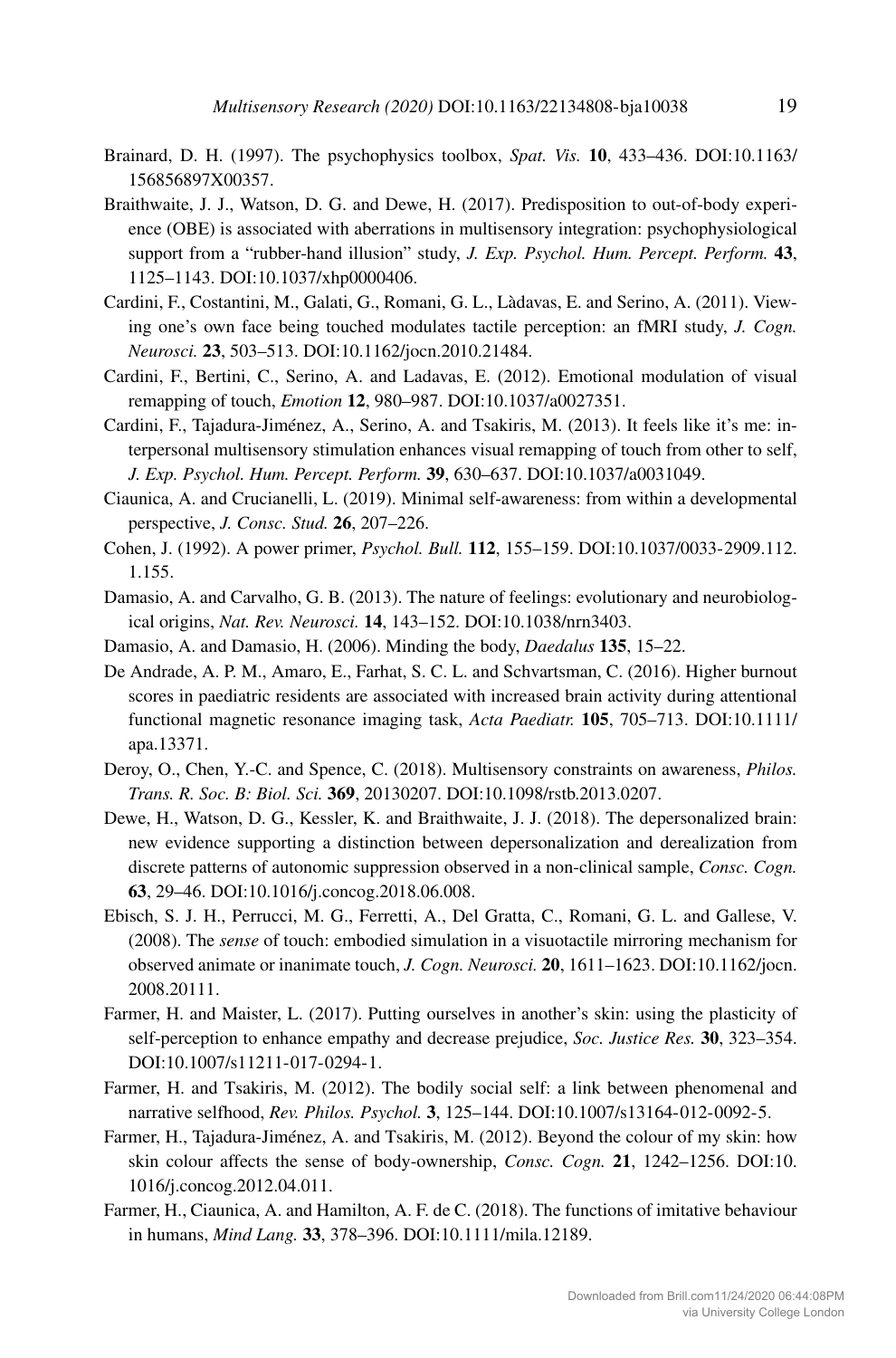- Faul, F., Erdfelder, E., Lang, A.-G. and Buchner, A. (2007). G\*Power 3: a flexible statistical power analysis program for the social, behavioral, and biomedical sciences, *Behav. Res. Meth.* **39**, 175–191. DOI:[10.3758/BF03193146](http://dx.doi.org/10.3758/BF03193146).
- Fini, C., Cardini, F., Tajadura-Jiménez, A., Serino, A. and Tsakiris, M. (2013). Embodying an outgroup: the role of racial bias and the effect of multisensory processing in somatosensory remapping, *Front. Behav. Neurosci.* **7**, 165. DOI[:10.3389/fnbeh.2013.00165.](http://dx.doi.org/10.3389/fnbeh.2013.00165)
- Gallagher, S. (2000). Philosophical conceptions of the self: implications for cognitive science, *Tr. Cogn. Sci.* **4**, 14–21. DOI[:10.1016/S1364-6613\(99\)01417-5.](http://dx.doi.org/10.1016/S1364-6613(99)01417-5)
- Gallese, V. (2007). Before and below "theory of mind": embodied simulation and the neural correlates of social cognition, *Philos. Trans. R. Soc. B: Biol. Sci.* **362**, 659–669. DOI[:10.](http://dx.doi.org/10.1098/rstb.2006.2002) [1098/rstb.2006.2002](http://dx.doi.org/10.1098/rstb.2006.2002).
- Giesbrecht, T., Lynn, S. J., Lilienfeld, S. O. and Merckelbach, H. (2008). Cognitive processes in dissociation: an analysis of core theoretical assumptions, *Psychol. Bull.* **134**, 617–647. DOI[:10.1037/0033-2909.134.5.617.](http://dx.doi.org/10.1037/0033-2909.134.5.617)
- Gillmeister, H. (2014). A new perceptual paradigm to investigate the visual remapping of others' tactile sensations onto one's own body shows "mirror touch" for the hands, *Front. Psychol.* **5**, 95. DOI[:10.3389/fpsyg.2014.00095.](http://dx.doi.org/10.3389/fpsyg.2014.00095)
- Graczyk, E. L., Delhaye, B. P., Schiefer, M. A., Bensmaia, S. J. and Tyler, D. J. (2018). Sensory adaptation to electrical stimulation of the somatosensory nerves, *J. Neural Eng.* **15**, 0469002. DOI[:10.1088/1741-2552/aab790.](http://dx.doi.org/10.1088/1741-2552/aab790)
- Guralnik, O., Schmeidler, J. and Simeon, D. (2000). Feeling unreal: cognitive processes in depersonalization, *Am. J. Psychiatry* **157**, 103–109. DOI[:10.1176/ajp.157.1.103.](http://dx.doi.org/10.1176/ajp.157.1.103)
- Kanayama, N., Sato, A. and Ohira, H. (2009). The role of gamma band oscillations and synchrony on rubber hand illusion and crossmodal integration, *Brain Cogn.* **69**, 19–29. DOI[:10.](http://dx.doi.org/10.1016/j.bandc.2008.05.001) [1016/j.bandc.2008.05.001.](http://dx.doi.org/10.1016/j.bandc.2008.05.001)
- Ketay, S., Hamilton, H. K., Haas, B. W. and Simeon, D. (2014). Face processing in depersonalization: an fMRI study of the unfamiliar self, *Psychiatry Res. Neuroimaging* **222**, 107–110. DOI[:10.1016/j.pscychresns.2014.02.003](http://dx.doi.org/10.1016/j.pscychresns.2014.02.003).
- Keysers, C. and Gazzola, V. (2009). Expanding the mirror: vicarious activity for actions, emotions, and sensations, *Curr. Opin. Neurobiol.* **19**, 666–671. DOI[:10.1016/j.conb.2009.10.](http://dx.doi.org/10.1016/j.conb.2009.10.006) [006.](http://dx.doi.org/10.1016/j.conb.2009.10.006)
- Keysers, C., Wicker, B., Gazzola, V., Anton, J.-L., Fogassi, L. and Gallese, V. (2004). A touching sight: SII/PV activation during the observation and experience of touch, *Neuron* **42**, 335–346. DOI[:10.1016/s0896-6273\(04\)00156-4](http://dx.doi.org/10.1016/s0896-6273(04)00156-4).
- Kleiner, M., Brainard, D. H. and Pelli, D. (2007). What's new in Psychtoolbox-3, *Perception* **36** ECVP Abstract Suppl., 1–16.
- Lebois, L. A. M., Wolff, J. D., Hill, S. B., Bigony, C. E., Winternitz, S., Ressler, K. J. and Kaufman, M. L. (2019). Preliminary evidence of a missing self bias in face perception for individuals with dissociative identity disorder, *J. Trauma Dissociation* **20**, 140–164. DOI[:10.](http://dx.doi.org/10.1080/15299732.2018.1547807) [1080/15299732.2018.1547807](http://dx.doi.org/10.1080/15299732.2018.1547807).
- Mathworks (2017). *Matlab R2017b*. Retrieved from [https://uk.mathworks.com/products/](https://uk.mathworks.com/products/matlab.html) [matlab.html.](https://uk.mathworks.com/products/matlab.html)
- Metzinger, T. K. (2009). *The Ego Tunnel: the Science of the Mind and the Myth of the Self*. Basic Books, New York, NY, USA.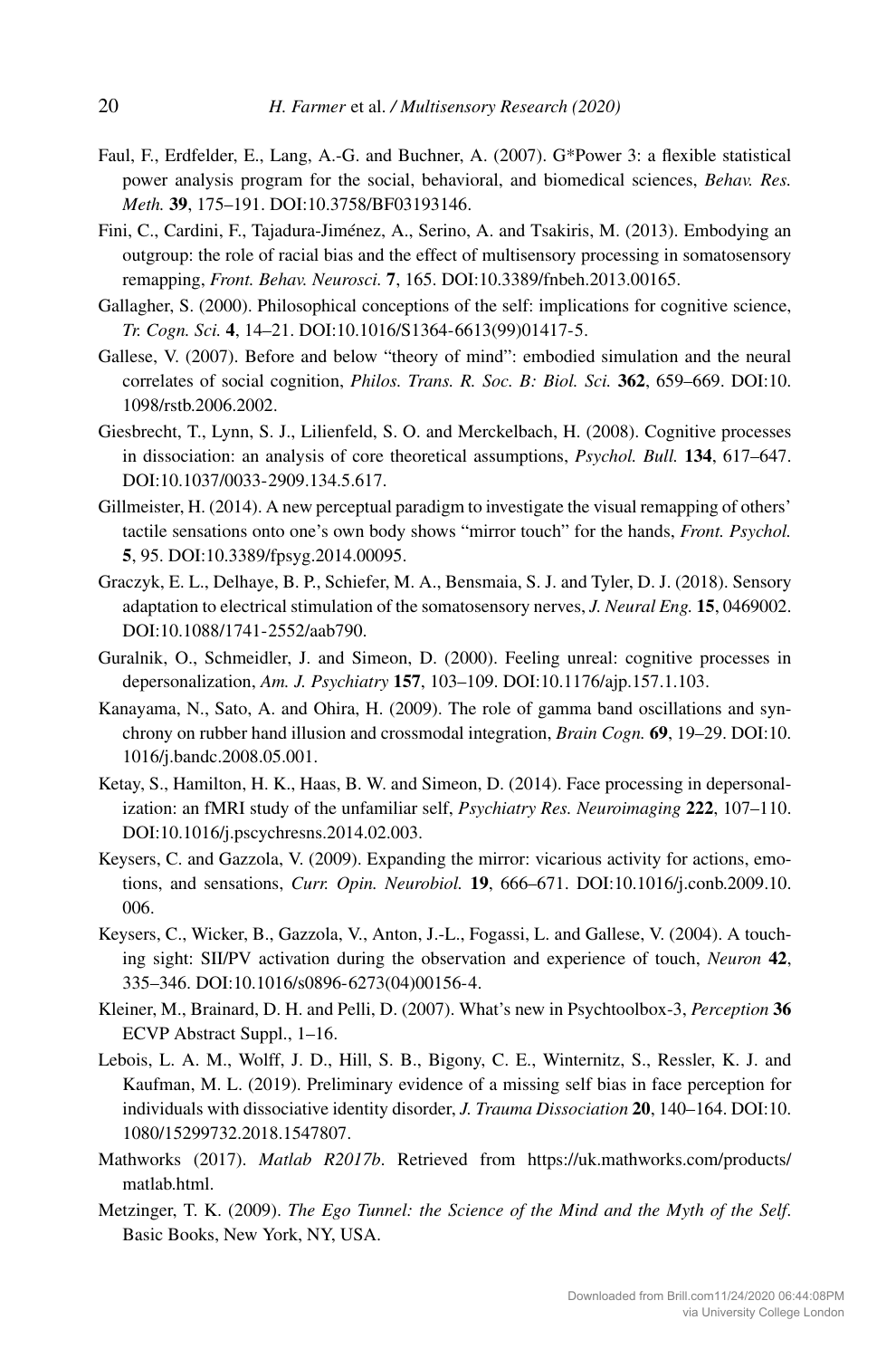- Michal, M., Kaufhold, J., Grabhorn, R., Krakow, K., Overbeck, G. and Heidenreich, T. (2005). Depersonalization and social anxiety, *J. Nerv. Ment. Dis.* **193**, 629–632. DOI[:10.1097/01.](http://dx.doi.org/10.1097/01.nmd.0000178038.87332.ec) [nmd.0000178038.87332.ec.](http://dx.doi.org/10.1097/01.nmd.0000178038.87332.ec)
- Morgan, H. L., Turner, D. C., Corlett, P. R., Absalom, A. R., Adapa, R., Arana, F. S., Pigott, J., Gardner, J., Everitt, J., Haggard, P. and Fletcher, P. C. (2011). Exploring the impact of ketamine on the experience of illusory body ownership, *Biol. Psychiatry* **69**, 35–41. DOI[:10.](http://dx.doi.org/10.1016/j.biopsych.2010.07.032) [1016/j.biopsych.2010.07.032.](http://dx.doi.org/10.1016/j.biopsych.2010.07.032)
- O'Sullivan, N., de Bezenac, C., Piovesan, A., Cutler, H., Corcoran, R., Fenyvesi, D. and Bertamini, M. (2018). I am there *...* but not quite: an unfaithful mirror that reduces feelings of ownership and agency, *Perception* **47**, 197–215. DOI:[10.1177/0301006617743392](http://dx.doi.org/10.1177/0301006617743392).
- Paladino, M. P., Mazzurega, M., Pavani, F. and Schubert, T. W. (2010). Synchronous multisensory stimulation blurs self–other boundaries, *Psychol. Sci.* **21**, 1202–1207. DOI[:10.1177/](http://dx.doi.org/10.1177/0956797610379234) [0956797610379234.](http://dx.doi.org/10.1177/0956797610379234)
- Park, H.-D. and Blanke, O. (2019). Coupling inner and outer body for self-consciousness, *Tr. Cogn. Sci.* **23**, 377–388. DOI[:10.1016/j.tics.2019.02.002.](http://dx.doi.org/10.1016/j.tics.2019.02.002)
- Pelli, D. G. (1997). The VideoToolbox software for visual psychophysics: transforming numbers into movies, *Spat. Vis.* **10**, 437–442. DOI[:10.1163/156856897X00366.](http://dx.doi.org/10.1163/156856897X00366)
- Schabinger, N., Gillmeister, H., Berti, S., Michal, M., Beutel, M. E. and Adler, J. (2018). Detached and distracted: ERP correlates of altered attentional function in depersonalisation, *Biol. Psychol.* **134**, 64–71. DOI[:10.1016/j.biopsycho.2018.02.014.](http://dx.doi.org/10.1016/j.biopsycho.2018.02.014)
- Serino, A., Pizzoferrato, F. and Làdavas, E. (2008). Viewing a face (especially one's own face) being touched enhances tactile perception on the face, *Psychol. Sci.* **19**, 434–438. DOI[:10.](http://dx.doi.org/10.1111/j.1467-9280.2008.02105.x) [1111/j.1467-9280.2008.02105.x](http://dx.doi.org/10.1111/j.1467-9280.2008.02105.x).
- Serino, A., Giovagnoli, G. and Làdavas, E. (2009). I feel what you feel if you are similar to me, *PLoS One* **4**, e4930. DOI:[10.1371/journal.pone.0004930.](http://dx.doi.org/10.1371/journal.pone.0004930)
- Seth, A. K. and Tsakiris, M. (2018). Being a beast machine: the somatic basis of selfhood, *Tr. Cogn. Sci.* **22**, 969–981. DOI[:10.1016/j.tics.2018.08.008.](http://dx.doi.org/10.1016/j.tics.2018.08.008)
- Seth, A. K., Suzuki, K. and Critchley, H. D. (2011). An interoceptive predictive coding model of conscious presence, *Front. Psychol.* **2**, 395. DOI[:10.3389/fpsyg.2011.00395.](http://dx.doi.org/10.3389/fpsyg.2011.00395)
- Sierra, M. (2009). *Depersonalization: a New Look at a Neglected Syndrome*. Cambridge University Press, Cambridge, UK.
- Sierra, M. and Berrios, G. E. (2000). The Cambridge despersonalization scale: a new instrument for the measurement of despersonalization, *Psychiatry Res.* **93**, 153–164. DOI[:10.](http://dx.doi.org/10.1016/S0165-1781(00)00100-1) [1016/S0165-1781\(00\)00100-1](http://dx.doi.org/10.1016/S0165-1781(00)00100-1).
- Sierra, M. and David, A. S. (2011). Depersonalization: a selective impairment of self-awareness, *Consc. Cogn.* **20**, 99–108. DOI:[10.1016/j.concog.2010.10.018](http://dx.doi.org/10.1016/j.concog.2010.10.018).
- Sierra, M., Baker, D., Medford, N. and David, A. S. (2005). Unpacking the depersonalization syndrome: an exploratory factor analysis on the Cambridge depersonalization scale, *Psychol. Med.* **35**, 1523–1532. DOI[:10.1017/S0033291705005325.](http://dx.doi.org/10.1017/S0033291705005325)
- Simeon, D. (2004). Depersonalisation disorder: a contemporary overview, *CNS Drugs* **18**, 343– 354. DOI[:10.2165/00023210-200418060-00002.](http://dx.doi.org/10.2165/00023210-200418060-00002)
- Simeon, D. and Abugel, J. (2006). *Feeling Unreal: Depersonalization Disorder and the Loss of the Self*. Oxford University Press, Oxford, UK.